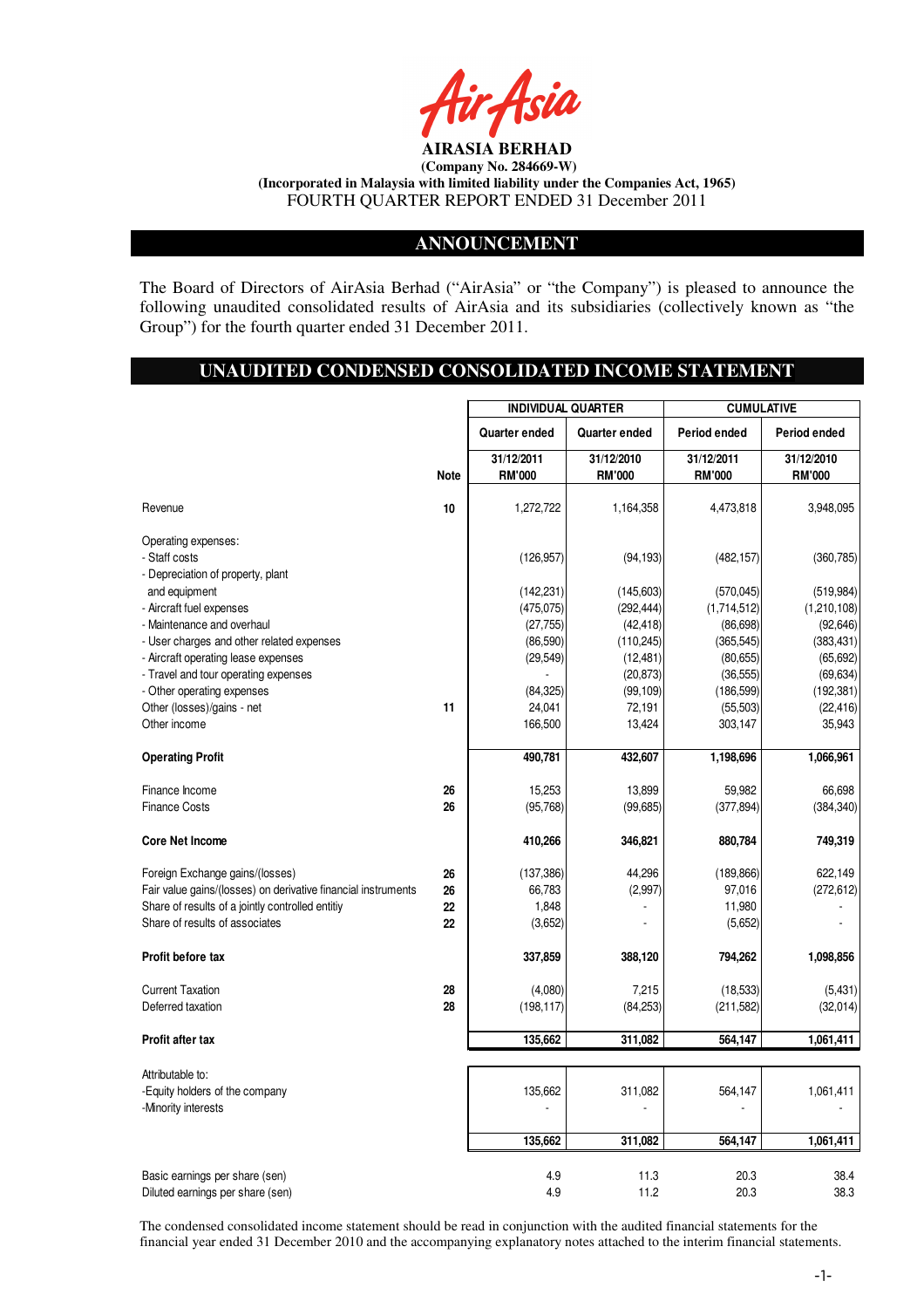fir Asia

# **UNAUDITED CONDENSED CONSOLIDATED STATEMENT OF COMPREHENSIVE INCOME**

|                                                                                                          |      | <b>INDIVIDUAL QUARTER</b>   |                             | <b>CUMULATIVE</b>           |                             |
|----------------------------------------------------------------------------------------------------------|------|-----------------------------|-----------------------------|-----------------------------|-----------------------------|
|                                                                                                          |      | <b>Quarter ended</b>        | Quarter ended               | Year ended                  | Year ended                  |
|                                                                                                          | Note | 31/12/2011<br><b>RM'000</b> | 30/12/2010<br><b>RM'000</b> | 31/12/2011<br><b>RM'000</b> | 30/12/2010<br><b>RM'000</b> |
| Profit/(Loss) for the period                                                                             |      | 135,662                     | 311,082                     | 564,147                     | 1,061,411                   |
| Other comprehensive income / (loss)<br>Available-for-sale financial assets                               |      |                             |                             |                             |                             |
| Cash flow hedges                                                                                         | 12   | (74, 648)                   | (16, 720)                   | (88,054)                    | 4,279<br>(5,639)            |
| Foreign currency translation differences                                                                 |      | 111                         | (107)                       | 111                         | (107)                       |
| Total comprehensive income/(loss)                                                                        |      |                             |                             |                             |                             |
| for the period                                                                                           |      | 61,125                      | 294,255                     | 476,204                     | 1,059,944                   |
| Total comprehensive income/(loss) attributable to:<br>Equity holders of the company<br>Minority Interest |      | 61,125                      | 294,255                     | 476,204                     | 1,059,944                   |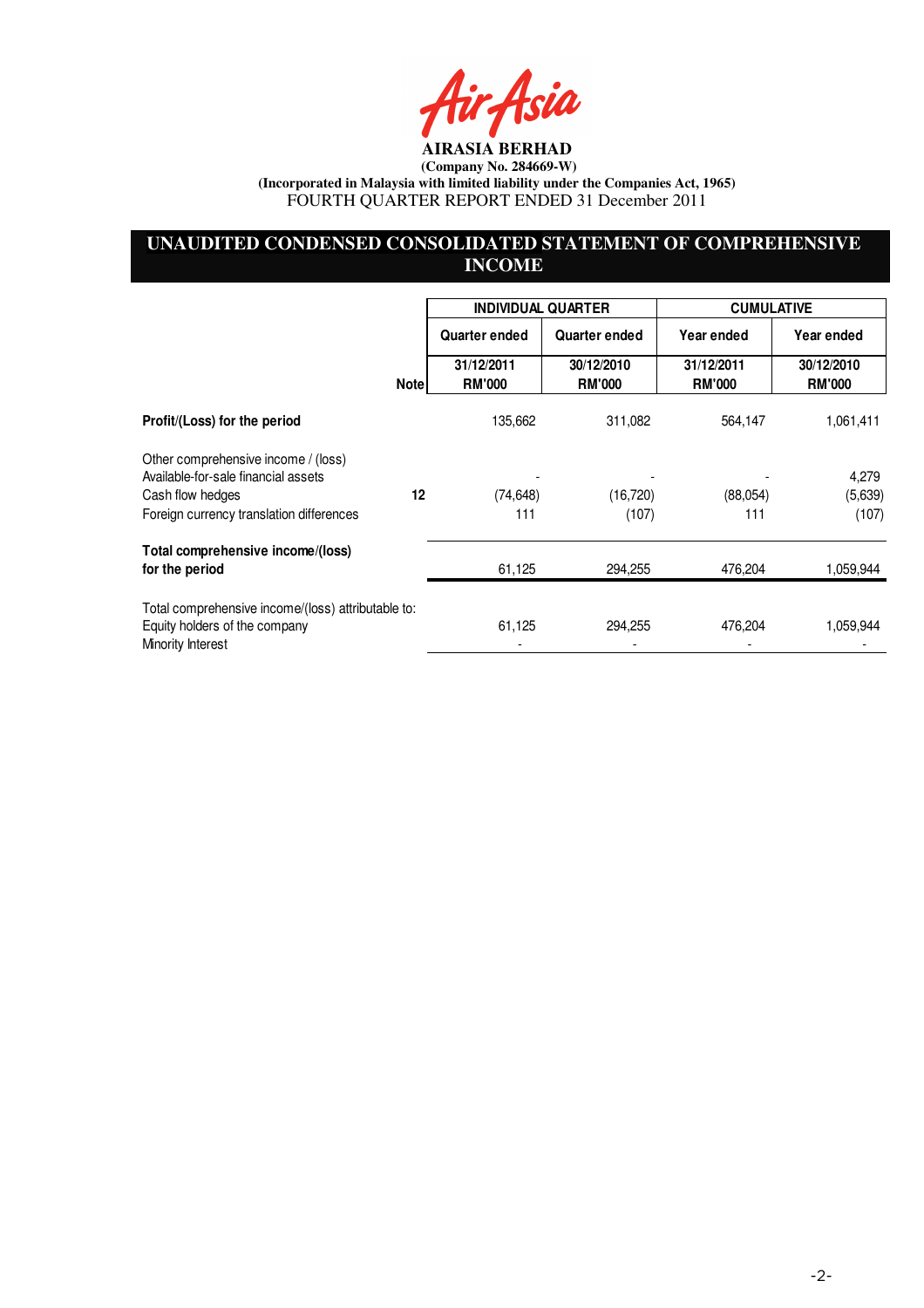fir<sub>t</sub>fsia

# **UNAUDITED CONDENSED CONSOLIDATED CASH FLOW STATEMENTS**

|                                                                                  | <b>PERIOD ENDED</b>     | <b>PERIOD ENDED</b>   |
|----------------------------------------------------------------------------------|-------------------------|-----------------------|
|                                                                                  | 31/12/2011              | 31/12/2010            |
|                                                                                  | <b>RM'000</b>           | <b>RM'000</b>         |
| <b>CASH FLOWS FROM OPERATING ACTIVITIES</b>                                      |                         |                       |
| Profit/(Loss) before taxation                                                    | 794,262                 | 1,098,856             |
| Adjustments:                                                                     |                         |                       |
| Property, plant and equipment<br>- Depreciation                                  | 570,045                 | 519,984               |
| - Impairment                                                                     | 17,847                  | 6,996                 |
| - Gain on disposal                                                               | (198, 923)              | (1,311)               |
| - Write off of Goodwiil                                                          | 1,404                   |                       |
| Amortisation of long term prepayments<br>Amortisation of other investments       | 19,593<br>25            | 24,741<br>12          |
| Unwinding of discount on intercompany receivables                                | (16, 560)               | (9,647)               |
| Fair value (gains)/losses on derivative financial intruments                     | (41, 513)               | 295,028               |
| Net unrealised foreign exchange (gain)/loss<br>Interest expense                  | 150,933<br>377,605      | (586, 755)<br>374,364 |
| Interest income                                                                  | (43, 422)               | (66, 699)             |
|                                                                                  | 1,631,296               | 1,655,569             |
| <b>Changes in working capital</b><br>Inventories                                 | (2, 177)                | 3,311                 |
| Receivables and prepayments                                                      | (231, 188)              | (162, 883)            |
| Trade and other payables                                                         | 65,600                  | 63,453                |
| Intercompany balances<br>Cash generated from / (used in) operations              | 165,064<br>1,628,595    | 393,568<br>1,953,018  |
|                                                                                  |                         |                       |
| Interest paid<br>Interest received                                               | (309, 796)              | (379,099)             |
| Tax paid                                                                         | 43,422<br>(18, 382)     | 57,052<br>(11,808)    |
| Net cash from / (used in) operating activities                                   | 1,343,839               | 1,619,163             |
| <b>CASH FLOWS FROM INVESTING ACTIVITIES</b>                                      |                         |                       |
| Property, plant and equipment                                                    |                         |                       |
| - Additions<br>- Proceeds from disposal                                          | (1,029,933)<br>806,589  | (1,902,833)           |
| Purchase of AFS Financial Asset                                                  |                         | (16,000)              |
| Deposit on aircraft purchase                                                     | (106, 662)              | 50,808                |
| Long term prepayments<br>Investment in an associate                              | (39,050)                |                       |
| Investment in a jointly controlled entity                                        | (123, 654)              |                       |
| Net cash used in investing activities                                            | (492,710)               | (1,868,025)           |
|                                                                                  |                         |                       |
| <b>CASH FLOWS FROM FINANCING FACILITIES</b><br>Proceeds from allotment of shares | 5,021                   | 16,948                |
| Hire purchase instalments paid                                                   | (15)                    | (57)                  |
| Proceeds from borrowings                                                         | 488,556                 | 1,562,856             |
| Dividend paid<br>Repayment of borrowings                                         | (76, 965)<br>(752, 222) | (572, 580)            |
| Deposits pledged as securities                                                   | 16,395                  | (942)                 |
| Net cash from financing activities                                               | (319, 230)              | 1,006,225             |
| <b>NET INCREASE/(DECREASE)</b>                                                   |                         |                       |
| FOR THE FINANCIAL PERIOD                                                         | 531,899                 | 757,363               |
| <b>CASH AND CASH EQUIVALENTS AT BEGINNING</b>                                    |                         |                       |
| OF THE FINANCIAL PERIOD                                                          | 1,475,828               | 718,465               |
| CASH AND CASH EQUIVALENTS AT END OF                                              |                         |                       |
| <b>FINANCIAL PERIOD*</b>                                                         | 2,007,727               | 1,475,828             |

\* The balance at end of financial period excludes fixed deposits of RM12.394 million (31/12/10: RM28.789 million) pledged with licensed bank as securities for banking facilities granted to the Company

This Condensed Consolidated Cash Flow Statement should be read in conjunction with the Annual Financial Statements for the financial year ended 31 December 2010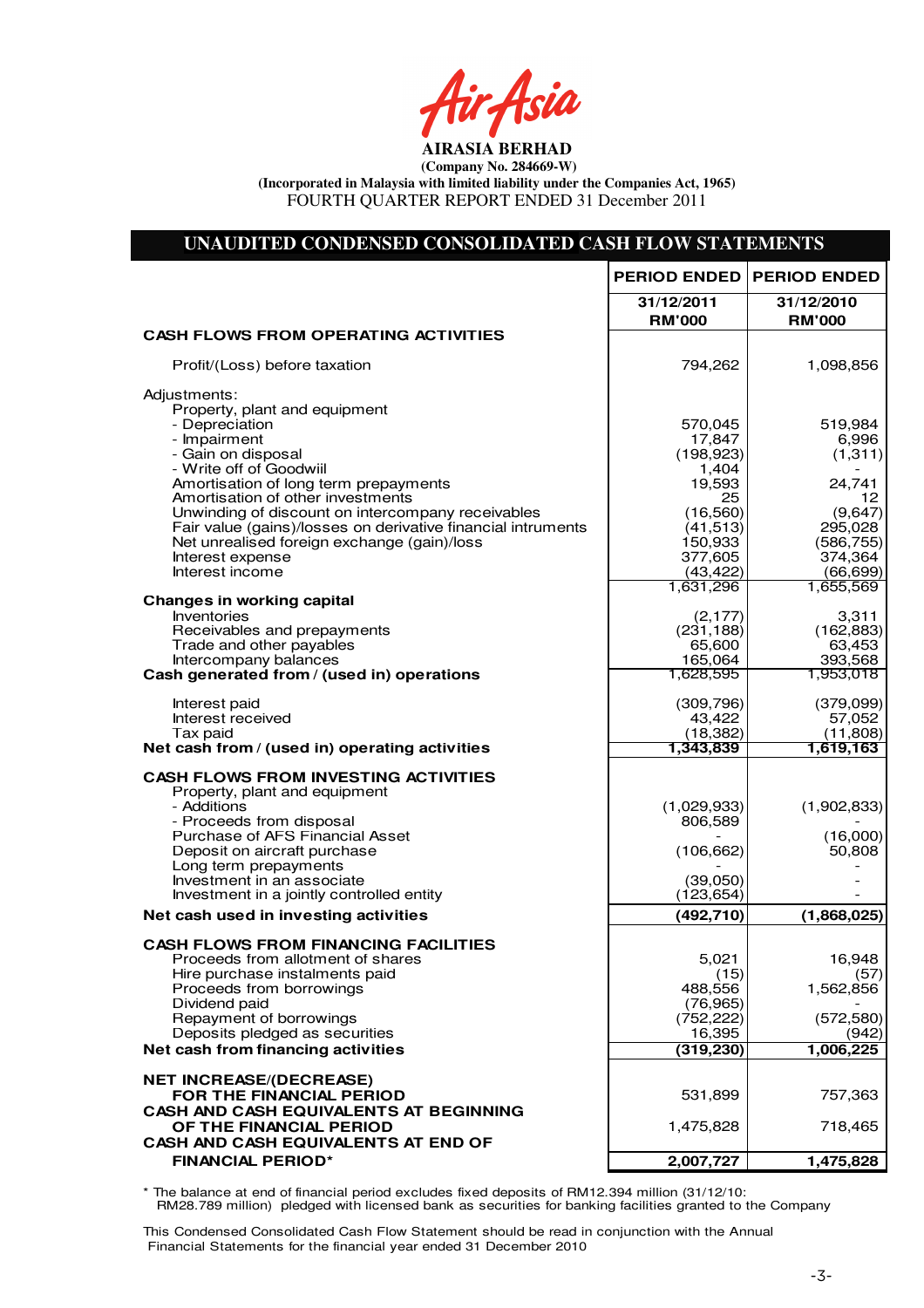rAsia

# **UNAUDITED CONDENSED CONSOLIDATED STATEMENT OF FINANCIAL POSITION**

|                                                                   |                         | AS AT                       | AS AT                       |
|-------------------------------------------------------------------|-------------------------|-----------------------------|-----------------------------|
|                                                                   |                         |                             |                             |
|                                                                   |                         | 31/12/2011<br><b>RM'000</b> | 31/12/2010<br><b>RM'000</b> |
|                                                                   | <b>Note</b>             |                             |                             |
| <b>NON CURRENT ASSETS</b>                                         |                         |                             |                             |
| Property, plant and equipment                                     | 14                      | 8,586,451                   | 9,318,041                   |
| Investment in associates                                          | 22                      | 39,079                      | 29                          |
| Investment in a jointly controlled entity                         | 22                      | 123,654                     |                             |
| <b>AFS Financial Assets</b>                                       |                         | 152,942                     | 152,942                     |
| Other investment<br>Goodwill                                      |                         |                             | 25                          |
|                                                                   |                         | 7,334                       | 8,738                       |
| Deferred tax assets                                               |                         | 507,610                     | 719,260                     |
| Receivables and prepayments                                       |                         | 23,593                      | 23,593                      |
| Amounts due from an associate<br>Derivative Financial Instruments |                         | 508,464                     | 117,964                     |
|                                                                   | 33                      | 44,023                      | 25,544<br>10,366,136        |
| <b>CURRENT ASSETS</b>                                             |                         | 9,993,150                   |                             |
| Inventories                                                       |                         | 19,730                      | 17,553                      |
| Receivables and prepayments                                       |                         | 1,076,752                   | 841,122                     |
| Deposit on aircraft purchase                                      |                         | 367,768                     | 248,684                     |
| Amounts due from a jointly controlled entity                      |                         |                             | 99,802                      |
| Amount due from associates                                        |                         | 285,163                     | 162,386                     |
| Deposits, bank and cash balances                                  |                         | 2,020,121                   | 1,504,617                   |
| Derivative Financial Instruments                                  | 33                      | 7,659                       |                             |
|                                                                   |                         | 3,777,193                   | 2,874,164                   |
| <b>CURRENT LIABILITIES</b>                                        |                         |                             |                             |
| Trade and other payables                                          |                         | 997,768                     | 912,943                     |
| Sales in advance                                                  |                         | 389,833                     | 328,549                     |
| Amount due to associate                                           |                         | 4,444                       | 5,223                       |
| Amount due to a related party                                     |                         | 8,237                       | 41,262                      |
| Amount due to a JV entity                                         |                         | 16,363                      |                             |
| Hire-purchase payables                                            |                         |                             | 15                          |
| <b>Borrowings</b>                                                 | 32                      | 615,164                     | 553,967                     |
| Current tax liabilities                                           |                         | 1,784                       | 1,632                       |
|                                                                   |                         | 2,033,593                   | 1,843,591                   |
| <b>NET CURRENT ASSETS</b>                                         |                         | 1,743,600                   | 1,030,573                   |
|                                                                   |                         |                             |                             |
| <b>NON CURRENT LIABILITIES</b>                                    |                         |                             |                             |
| <b>Borrowings</b>                                                 | 32                      | 7,165,986                   | 7,302,884                   |
| Derivative Financial Instruments                                  | 33                      | 525,544                     | 452,865                     |
|                                                                   |                         |                             |                             |
|                                                                   |                         | 7,691,530                   | 7,755,749                   |
|                                                                   |                         |                             |                             |
|                                                                   |                         | 4,045,220                   | 3,640,960                   |
| <b>CAPITAL AND RESERVES</b>                                       |                         |                             |                             |
| Share capital                                                     | $\overline{\mathbf{z}}$ | 277,809                     | 277,344                     |
| <b>Share Premium</b>                                              |                         | 1,226,150                   | 1,221,594                   |
| Foreign exchange reserve                                          |                         | 596                         | 485                         |
| Retained earnings                                                 |                         | 2,589,753                   | 2,102,571                   |
| <b>Other Reserves</b>                                             |                         | (49,088)                    | 38,966                      |
| Shareholders' funds                                               |                         | 4,045,220                   | 3,640,960                   |
| Net assets per share attributable to ordinary                     |                         |                             |                             |
| equity holders of the Company (RM)                                |                         | 1.46                        | 1.31                        |

The condensed consolidated statement of financial position should be read in conjunction with the audited financial statements for the financial year ended 31 December 2010 and the accompanying explanatory notes attached to the interim financial statements.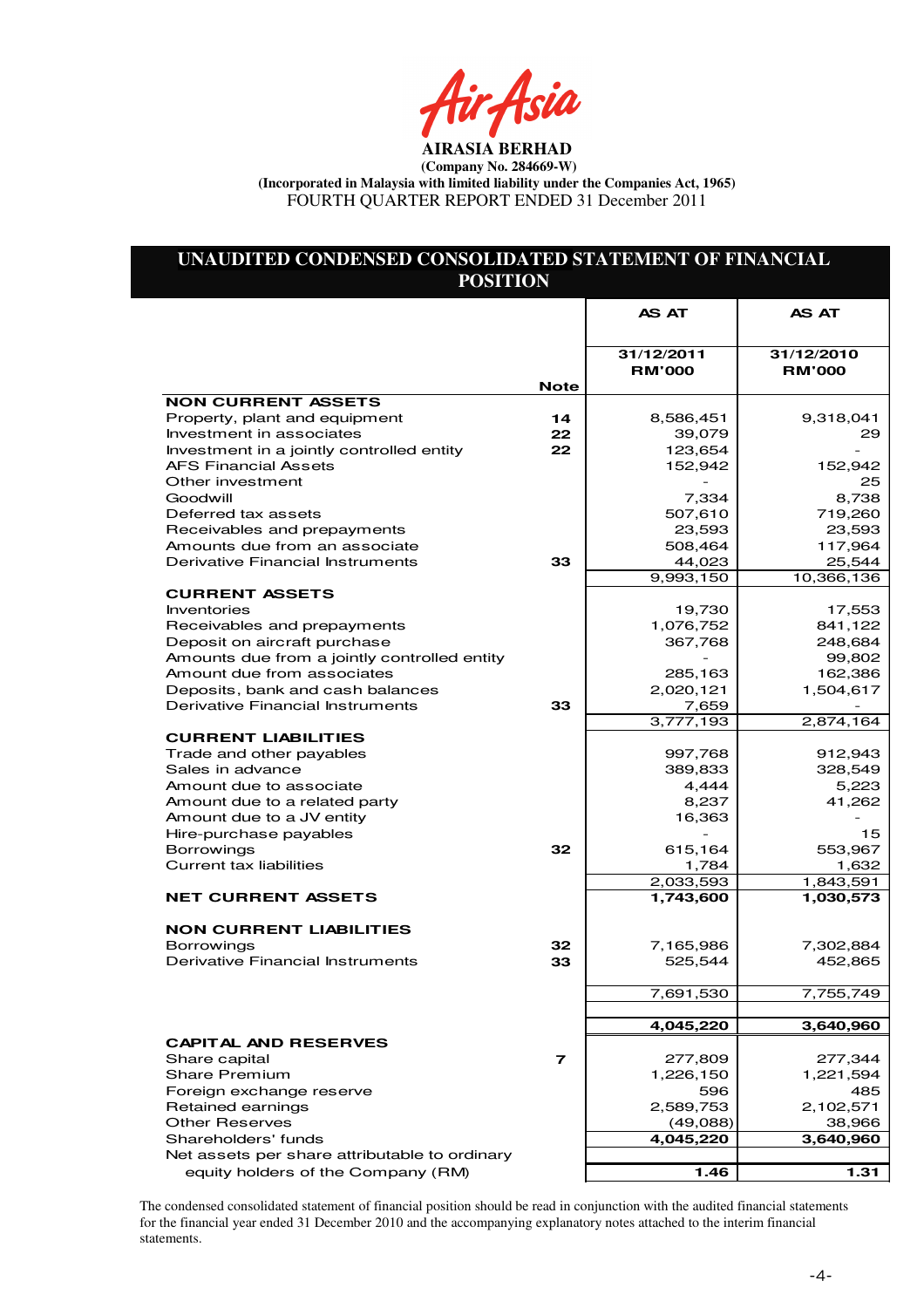

|                                                                                                    | UNAUDITED CONDENSED CONSOLIDATED STATEMENT OF CHANGES IN EQUITY<br>Attributable to Equity Holders of the Company |                                          |                                          |                                                         |                                                               |                                                |                                              |                               |                                                     |                                                |
|----------------------------------------------------------------------------------------------------|------------------------------------------------------------------------------------------------------------------|------------------------------------------|------------------------------------------|---------------------------------------------------------|---------------------------------------------------------------|------------------------------------------------|----------------------------------------------|-------------------------------|-----------------------------------------------------|------------------------------------------------|
|                                                                                                    | <b>Issued and fully paid</b><br>ordinary shares<br>of RM0.10 each                                                |                                          |                                          |                                                         |                                                               |                                                |                                              |                               |                                                     |                                                |
|                                                                                                    | <b>Number</b><br>of shares<br>'000                                                                               | <b>Nominal</b><br>Value<br><b>RM'000</b> | <b>Share</b><br>Premium<br><b>RM'000</b> | Foreign<br>Exchange<br><b>Reserves</b><br><b>RM'000</b> | <b>Cash Flow</b><br>Hedge<br><b>Reserves</b><br><b>RM'000</b> | <b>AFS</b><br><b>Reserves</b><br><b>RM'000</b> | <b>Retained</b><br>Earnings<br><b>RM'000</b> | <b>Total</b><br><b>RM'000</b> | <b>Minority</b><br><b>Interest</b><br><b>RM'000</b> | <b>TOTAL</b><br><b>EQUITY</b><br><b>RM'000</b> |
| At 1 January 2011                                                                                  | 2,773,437                                                                                                        | 277,344                                  | 1,221,594                                | 485                                                     | (71, 309)                                                     | 110,275                                        | 2,102,571                                    | 3,640,960                     | $\sim$                                              | 3,640,960                                      |
| Net Profit for the period                                                                          |                                                                                                                  |                                          |                                          |                                                         |                                                               |                                                | 564,147                                      | 564,147                       | $\sim$                                              | 564,147                                        |
| Dividends paid                                                                                     |                                                                                                                  |                                          |                                          |                                                         |                                                               |                                                | (76, 965)                                    | (76, 965)                     |                                                     | (76, 965)                                      |
| Other comprehensive income                                                                         |                                                                                                                  |                                          |                                          | 111                                                     | (88,054)                                                      |                                                | $\overline{\phantom{a}}$                     | (87, 943)                     | $\sim$                                              | (87, 943)                                      |
| <b>Issuance of ordinary shares</b><br>- Pursuant to the Employees'<br>Share Option Scheme ('ESOS') | 4,650                                                                                                            | 465                                      | 4,556                                    |                                                         |                                                               |                                                |                                              | 5,021                         |                                                     | 5,021                                          |
| At 31 December 2011                                                                                | 2,778,087                                                                                                        | 277,809                                  | 1,226,150                                | 596                                                     | (159, 363)                                                    | 110,275                                        | 2,589,753                                    | 4,045,220                     |                                                     | 4,045,220                                      |
| At 1 January 2010 (As restated)                                                                    | 2,757,745                                                                                                        | 275,774                                  | 1,206,216                                | 592                                                     | (65, 670)                                                     | 105,996                                        | 1,041,160                                    | 2,564,068                     |                                                     | 2,564,068                                      |
| Net Profit for the period                                                                          |                                                                                                                  |                                          |                                          |                                                         | $\overline{\phantom{a}}$                                      | $\sim$                                         | 1,061,411                                    | 1,061,411                     | $\sim$                                              | 1,061,411                                      |
| Other comprehensive income                                                                         |                                                                                                                  |                                          |                                          | (107)                                                   | (5,639)                                                       | 4,279                                          |                                              | (1, 467)                      |                                                     | (1, 467)                                       |
| <b>Issuance of ordinary shares</b><br>- Pursuant to the Employees'                                 |                                                                                                                  |                                          |                                          |                                                         | $\overline{\phantom{a}}$                                      |                                                |                                              |                               | $\overline{\phantom{a}}$                            |                                                |
| Share Option Scheme ('ESOS')                                                                       | 15,692                                                                                                           | 1,570                                    | 15,378                                   |                                                         |                                                               |                                                |                                              | 16,948                        |                                                     | 16,948                                         |
| At 31 December 2010                                                                                | 2,773,437                                                                                                        | 277,344                                  | 1,221,594                                | 485                                                     | (71, 309)                                                     | 110,275                                        | 2,102,571                                    | 3,640,960                     |                                                     | 3,640,960                                      |

The condensed consolidated statement of changes in equity should be read in conjunction with the audited financial statements for the financial year ended 31 December 2010 and the accompanying explanatory notes attached to the interim financial statements.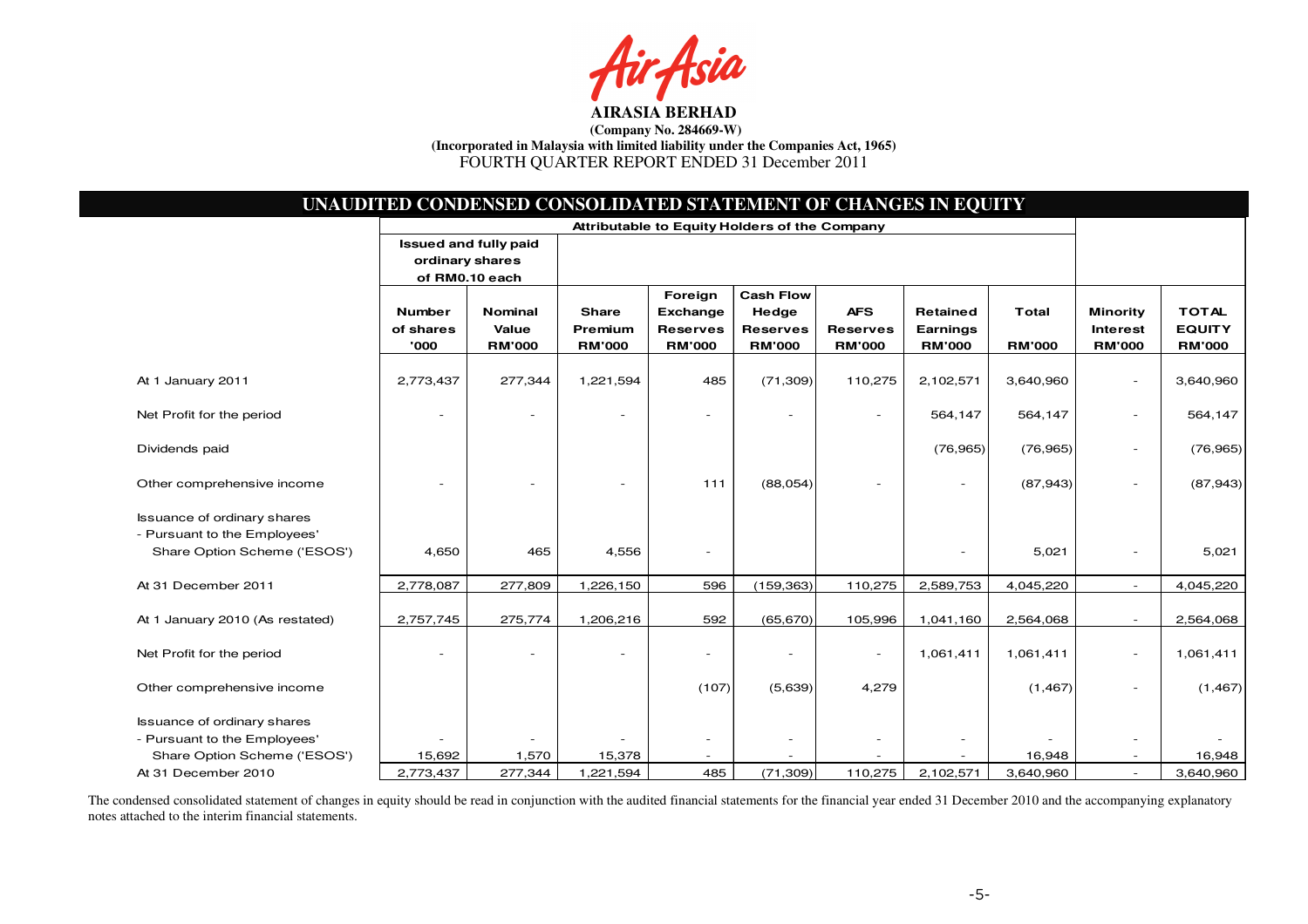

# **KEY OPERATING STATISTICS – 31 December 2011**

**Performance indicator for Malaysian operations for current quarter against the same quarter last year** 

| <b>Quarter Ended: 31 December</b>  | <b>Oct-Dec 2011</b> | <b>Oct-Dec 2010</b> | Change y-o-y |
|------------------------------------|---------------------|---------------------|--------------|
|                                    |                     |                     |              |
| Passengers Carried                 | 4,854,674           | 4,440,327           | 9%           |
| Capacity                           | 5,946,120           | 5,393,880           | 10%          |
| Seat Load Factor                   | 82%                 | 82%                 | 0 ppt        |
| RPK (million)                      | 5,620               | 5,319               | 6%           |
| ASK (million)                      | 6,775               | 6,434               | 5%           |
| Average Fare (RM)                  | 196                 | 188                 | 4%           |
| Ancillary Income Per Pax (RM)      | 40                  | 49                  | $-19%$       |
| Unit Passenger Revenue (RM)        | 236                 | 237                 | $-1%$        |
| Revenue / ASK (sen)                | 18.79               | 18.10               | 4%           |
| Revenue / ASK (US cents)           | 5.99                | 5.77                | 4%           |
| Cost / ASK (sen)                   | 11.54               | 11.36               | 2%           |
| Cost / ASK (US cents)              | 3.68                | 3.62                | 2%           |
| Cost / ASK-ex Fuel (sen)           | 4.53                | 6.82                | $-34%$       |
| Cost / ASK-ex Fuel (US cents)      | 1.44                | 2.17                | $-34%$       |
| Aircraft (end of period)           | 57                  | 53                  | 8%           |
| Average Stage Length (km)          | 1,140               | 1,193               | -4%          |
| Number of Flights                  | 33,034              | 29,966              | 10%          |
| Fuel Consumed (Barrels)            | 1,123,600           | 1,047,415           | 7%           |
| Average Fuel Price (US\$ / Barrel) | 135                 | 89                  | 51%          |

*Exchange Rate: RM:USD – 3.1382, prior year US cents figures are restated at current exchange rate.*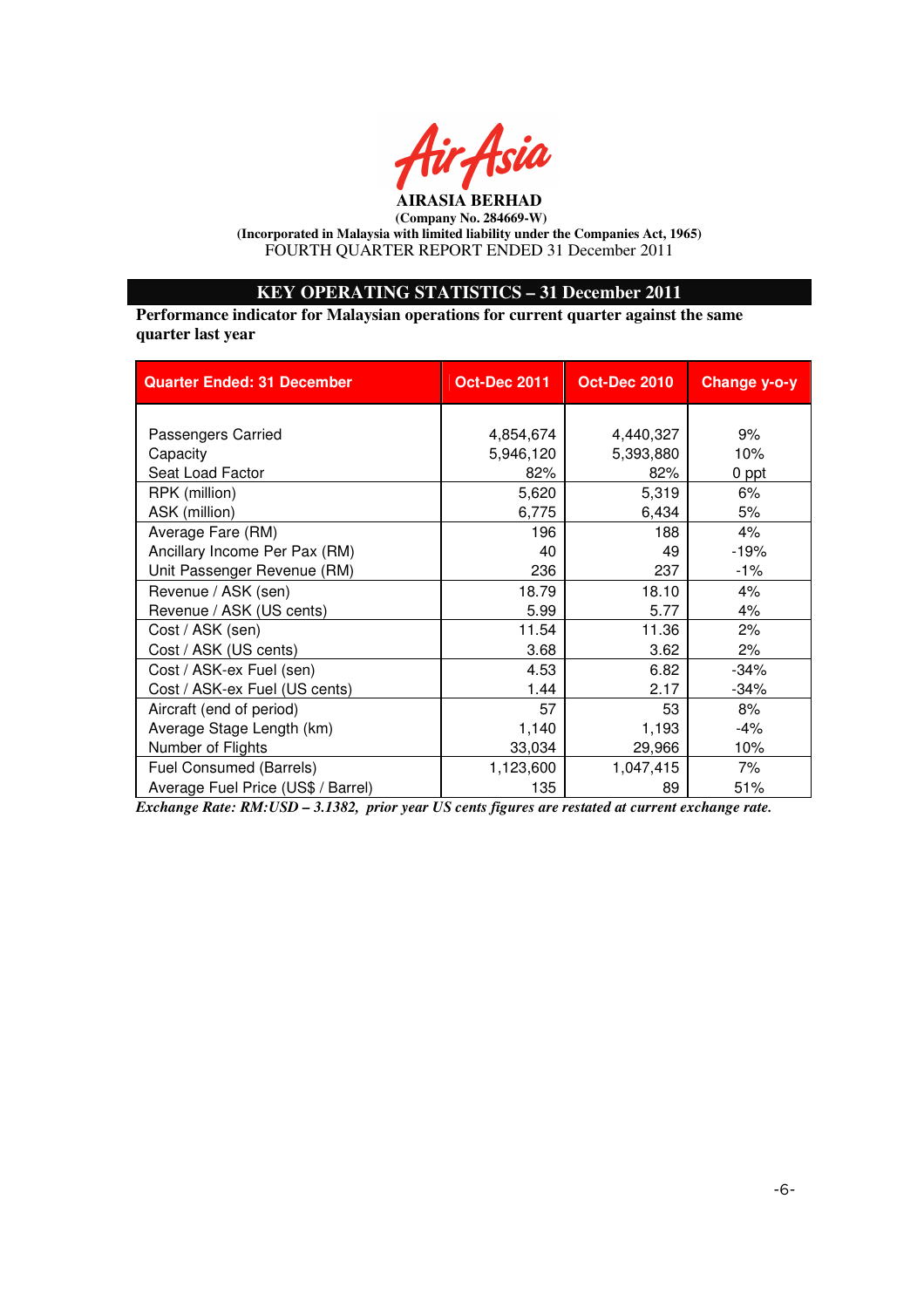

# **KEY OPERATING STATISTICS – 31 December 2011**

**Performance indicator for Malaysian operations for current financial year against the previous financial year** 

| <b>Period Ended: 30 December</b>   | <b>Jan-Dec 2011</b> | <b>Jan-Dec 2010</b> | Change y-o-y |
|------------------------------------|---------------------|---------------------|--------------|
|                                    |                     |                     |              |
| Passengers Carried                 | 17,986,558          | 16,054,738          | 12%          |
| Capacity                           | 22,474,620          | 20,616,120          | 9%           |
| Seat Load Factor                   | 80%                 | 78%                 | 2 ppt        |
| RPK (million)                      | 21,037              | 18,499              | 14%          |
| ASK (million)                      | 26,074              | 24,362              | 7%           |
| Average Fare (RM)                  | 176                 | 177                 | $0\%$        |
| Ancillary Income Per Pax (RM)      | 45                  | 44                  | 2%           |
| Unit Passenger Revenue (RM)        | 221                 | 221                 | $0\%$        |
| Revenue / ASK (sen)                | 17.16               | 16.21               | 6%           |
| Revenue / ASK (US cents)           | 5.61                | 5.30                | 6%           |
| Cost / ASK (sen)                   | 12.56               | 11.83               | 6%           |
| Cost / ASK (US cents)              | 4.11                | 3.87                | 6%           |
| Cost / ASK-ex Fuel (sen)           | 5.99                | 6.86                | $-13%$       |
| Cost / ASK-ex Fuel (US cents)      | 1.96                | 2.24                | $-13%$       |
| Aircraft (end of period)           | 57                  | 53                  | 8%           |
| Average Stage Length (km)          | 1,162               | 1,184               | $-2%$        |
| Number of Flights                  | 124,853             | 114,534             | 9%           |
| Fuel Consumed (Barrels)            | 4,290,284           | 4,106,672           | 4%           |
| Average Fuel Price (US\$ / Barrel) | 131                 | 96                  | 36%          |

*Exchange Rate: RM:USD – 3.0570, prior year US cents figures are restated at current exchange rate.* 

#### **Definition and calculation methodology**

| ASK (Available Seat Kilometres)    | Total available seats multiplied by the distance flown.     |
|------------------------------------|-------------------------------------------------------------|
| RPK (Revenue Passenger Kilometres) | Number of passengers carried multiplied by distance flown   |
| Revenue/ASK                        | Total revenue divided by ASK                                |
| Cost/ASK                           | Total expenses before interest and tax divided by ASK       |
| $Cost/ASK - ex fuel$               | Costs, as defined above, less fuel expenses, divided by ASK |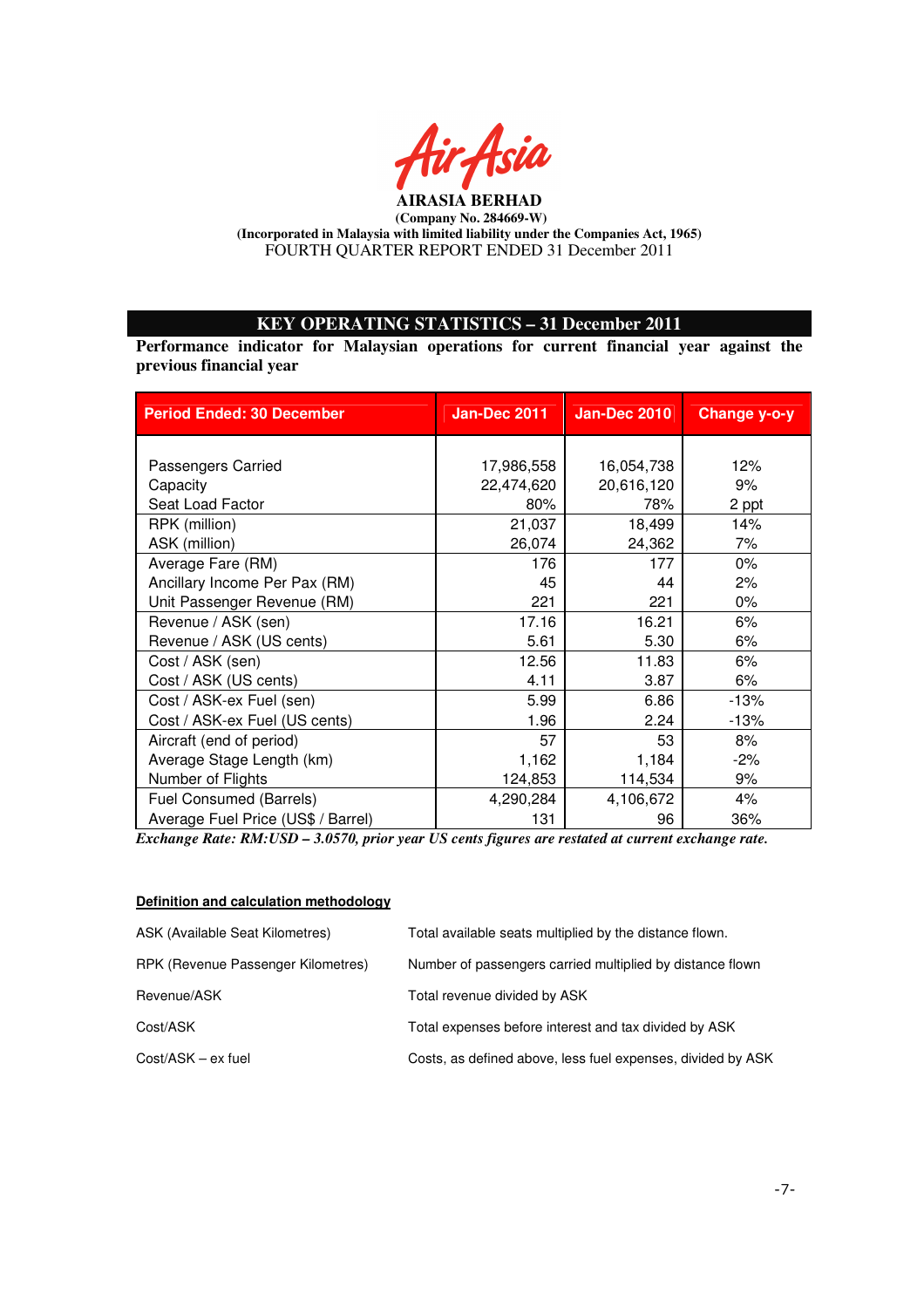

# **NOTES TO THE UNAUDITED ACCOUNTS – 31 December 2011**

#### **1. Basis of preparation**

The interim financial report is unaudited and has been prepared in accordance with Financial Reporting Standard ("FRS") 134: "Interim Financial Reporting" and paragraph 9.22 and Appendix 9B of the Bursa Malaysia Securities Berhad ("Bursa Malaysia") Listing Requirements.

The interim financial statements should be read in conjunction with the audited financial statements of the Group for the financial year ended 31 December 2010.

#### **2. Summary of significant accounting policies**

The accounting policies and methods of computation adopted for the interim financial statements are consistent with those adopted for the audited financial statements for the financial year ended 31 December 2010. In addition, there are standards, amendments to published standards and interpretations to existing standards that are or will be applicable to the Group and Company as detailed below.

The following new and revised standards, interpretations and amendments to standards have been published and are mandatory for the Group's accounting periods beginning on or after 1 January 2011 or later periods, but the Group has not early adopted them:

Revised FRS 3 "Business combinations" - the Group will apply FRS 3 (revised) prospectively to all business combinations from 1 January 2011.

Revised FRS 124 "Related party disclosures" - effective from 1 January 2012.

Revised FRS 127 "Consolidated and separate financial statements" - the Group will apply FRS 127 (revised) prospectively to transactions with minority interests from 1 January 2011.

Amendments to FRS 7 "Financial instruments : Improving Disclosures" and FRS 1 "Firsttime adoption of financial reporting standards" (effective from 1 January 2011) - the Group and Company will apply Amendments to FRS 7 and FRS1 from 1 January 2011.

Amendments to FRS 132 "Financial instruments : Presentation" on classification of rights issue (effective from 1 March 2010) - the Group and Company will apply Amendments to FRS 132 "Classification of Rights Issues" prospectively from 1 January 2011.

IC Interpretation 15 "Agreements for construction of real estates" - effective from 1 January 2012).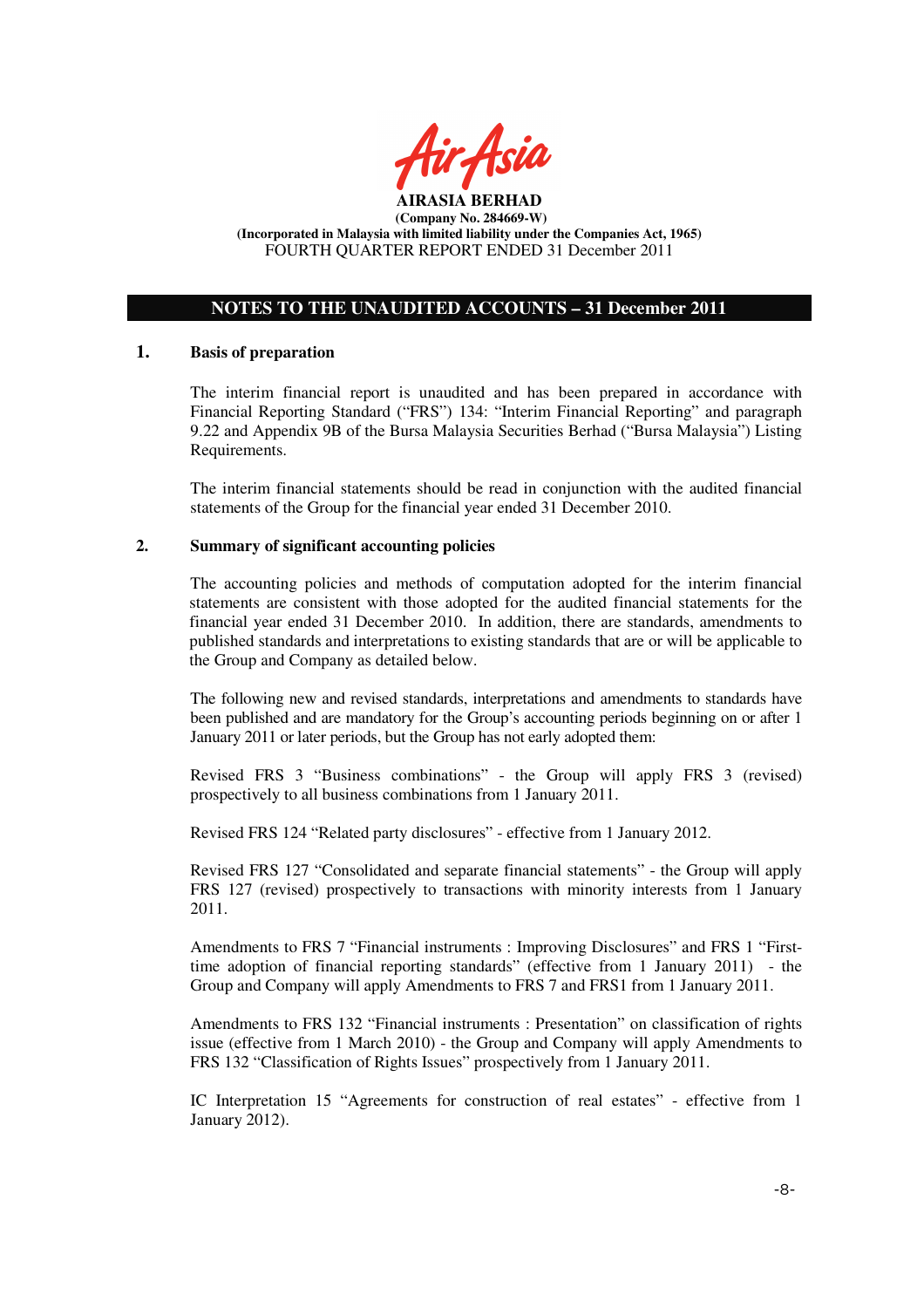

**(Incorporated in Malaysia with limited liability under the Companies Act, 1965)**  FOURTH QUARTER REPORT ENDED 31 December 2011

# **NOTES TO THE UNAUDITED ACCOUNTS – 31 December 2011**

IC Interpretation 16 "Hedges of a net investment in a foreign operation" - effective from 1 July 2010.

IC Interpretation 17 "Distribution of non-cash assets to owners" - effective from 1 July 2010.

IC Interpretation 18 "Transfers of assets from customers" - effective prospectively for assets received on or after 1 January 2011.

IC Interpretation 19 "Extinguishing financial liabilities with equity instruments" - effective from 1 July 2011.

Amendments to IC Interpretation 14 "FRS 119 - The limit on a defined benefit assets, minimum funding requirements and their interaction" - effective from 1 July 2011.

**The following amendments are part of the MASB's improvements project that are relevant and effective for annual periods beginning on or after 1 July 2010** 

Improvements to FRSs:

FRS 2 - effective from 1 July 2010.

FRS 3 - effective from 1 January 2011.

FRS 5 "Non-current asset held for sale and discontinued operations" - effective from 1 July 2010.

FRS 101 "Presentation of financial statements" - effective from 1 January 2011.

FRS 138 "Intangible Assets" - effective from 1 July 2010.

IC Interpretation 9 - effective from 1 July 2010.

The above mentioned Improvement to FRSs are not expected to have any material impact on the Group's and Company's financial statements.

## **3. Auditors' report on preceding annual financial statements**

The auditors have expressed an unqualified opinion on the Group's statutory financial statements for the financial year ended 31 December 2010 in their report dated 28 April 2011.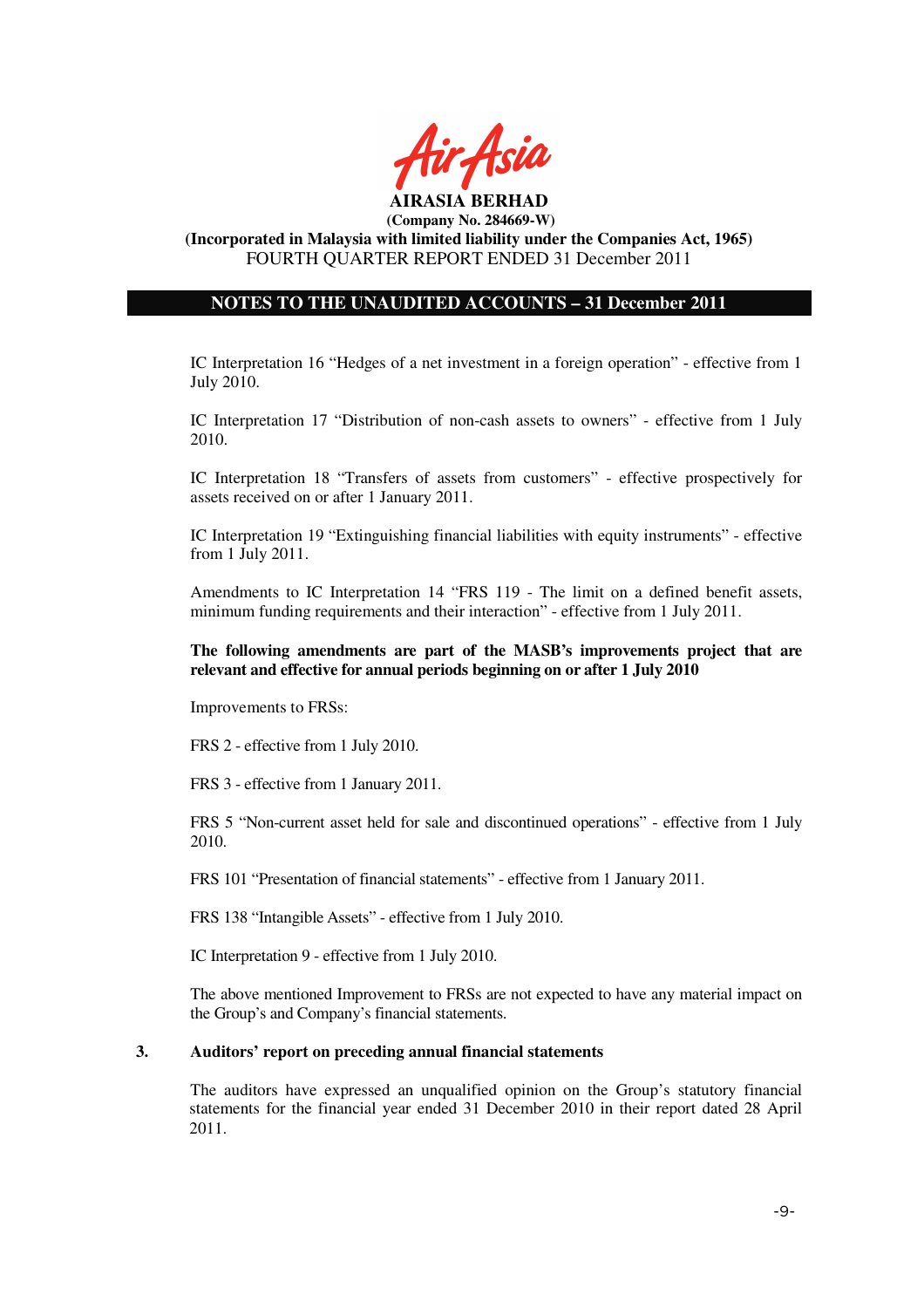

# **NOTES TO THE UNAUDITED ACCOUNTS – 31 December 2011**

#### **4. Seasonality of operations**

AirAsia is primarily involved in the provision of air transportation services and thus, is subject to the seasonal demand for air travel. The seat load factor was the same in the quarter under review against the same period last year. Compared against the immediate preceding quarter (third quarter July – September 2011), the seat load factor was 5 percentage points higher. This seasonal pattern is in line with the expectation of the Group.

#### **5. Unusual items due to their nature, size or incidence**

There were no unusual items affecting assets, liabilities, equity, net income or cash flows during the current quarter and financial period-to-date.

#### **6. Changes in estimates**

There were no changes in estimates that have had material effect in the current quarter and financial period-to-date results.

# **7. Capital and reserves**

During quarter ended 31 December 2011, the total issued and paid-up share capital of the Company increased from RM277,787,858 to RM277,808,558 from the issuance of 20,700 ordinary shares of RM0.10 each pursuant to the exercise of ESOS at the option price of RM1.08. Other than the above, there was no cancellation, repurchases, resale and repayment of debt and equity securities for the period ended 31 December 2011.

#### **8. Dividend paid**

No dividends were declared or approved in the quarter ended 31 December 2011.

## **9. Segment reporting**

The Group operates a single reportable segment, that of Airline Operations.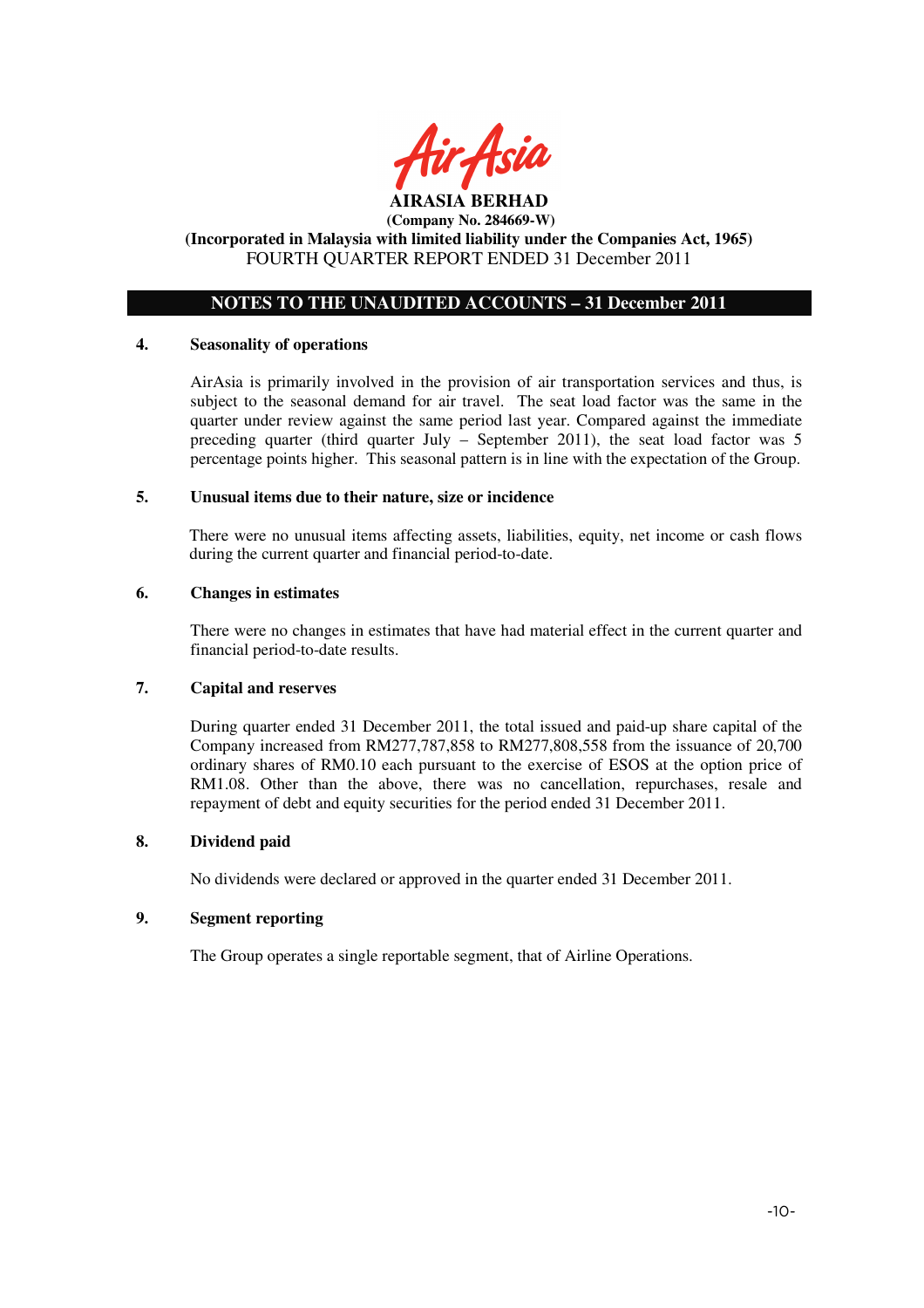

**AIRASIA BERHAD (Company No. 284669-W)** 

**(Incorporated in Malaysia with limited liability under the Companies Act, 1965)**  FOURTH QUARTER REPORT ENDED 31 December 2011

## **NOTES TO THE UNAUDITED ACCOUNTS – 31 December 2011**

#### **10. Revenue**

|                                 | <b>Quarter ended</b><br>31/12/2011<br><b>RM</b> million | <b>Quarter ended</b><br>31/12/2010<br><b>RM</b> million |
|---------------------------------|---------------------------------------------------------|---------------------------------------------------------|
| Passenger seat sales            | 894.5                                                   | 835.6                                                   |
| Aircraft operating lease income | 128.1                                                   | 111.1                                                   |
| Surcharges and fees             | 56.7                                                    |                                                         |
| Travel and tour operations      |                                                         | 26.7                                                    |
| Other revenue                   | 193.4                                                   | 191.0                                                   |
|                                 | 1.272.7                                                 | 1,164.4                                                 |

Other revenue includes excess baggage, baggage handling fee, freight and cancellation, documentation and booking fees amounting to RM153.4 million (2010: RM160.6 million) for the Group and Company.

#### **11. Other gains/(losses) - net**

 Other gains/(losses) – net comprise fair value changes due to movement in mark-to-market (MTM) position on non-designated hedging contracts at 31 December 2011 as compared to 30 September 2011, and are detailed below:

|     |                                                    | <b>Quarter ended</b><br>31/12/2011<br><b>RM</b> million | <b>Quarter ended</b><br>31/12/2010<br><b>RM</b> million |
|-----|----------------------------------------------------|---------------------------------------------------------|---------------------------------------------------------|
| (1) | Gain / (loss) from fuel contracts                  | 25.2                                                    | (4.6)                                                   |
|     | (ii) Gain / (loss) from foreign currency contracts | (0.7)                                                   | 20.1                                                    |
|     | $(v)$ Gain / (loss) from interest rate contracts   | (0.5)                                                   | 56,7                                                    |
|     |                                                    | 24.0                                                    | 72.2                                                    |

The above gains and losses arise from the movement in exchange rates (principally RM:US\$), interest rates and jet fuel prices relative to the contracted rate during the quarter. The fair value of derivative financial instruments is determined by discounting future cash flows to present value.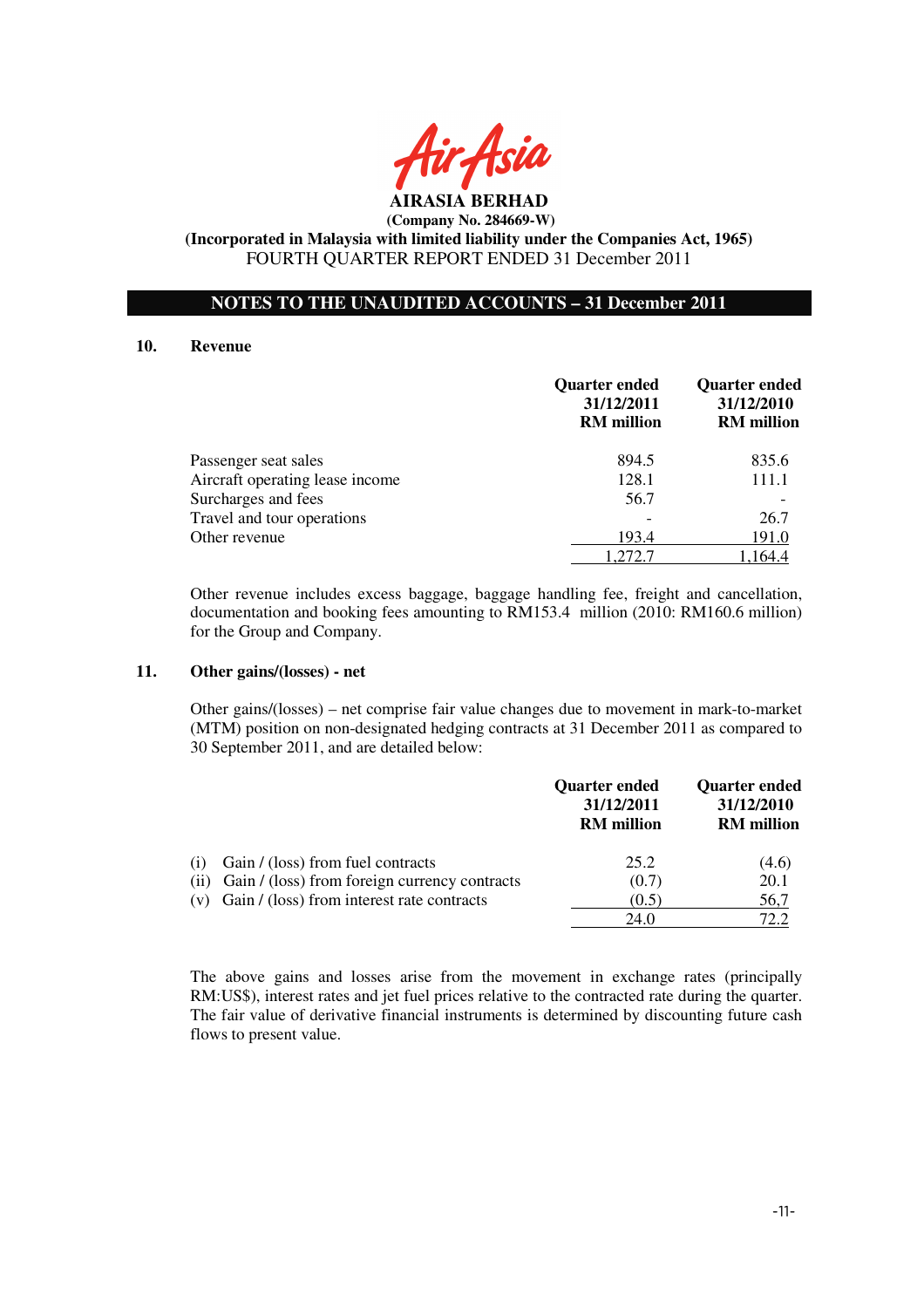

# **(Incorporated in Malaysia with limited liability under the Companies Act, 1965)**  FOURTH QUARTER REPORT ENDED 31 December 2011

# **NOTES TO THE UNAUDITED ACCOUNTS – 31 December 2011**

#### **12. Other Comprehensive Income**

Cash flow hedges represent fair value changes due to movement in MTM position on effective hedging contracts at 31 December 2011 as compared to 30 September 2011 as follows:

|                                               | <b>Quarter ended</b><br>31/12/2011<br><b>RM</b> million | <b>Quarter ended</b><br>31/12/2010<br><b>RM</b> million |
|-----------------------------------------------|---------------------------------------------------------|---------------------------------------------------------|
| Fair value gain/(loss) in the period<br>(1)   | (7.9)                                                   | (19.7)                                                  |
| Amount transferred to income statement<br>(1) | (66.7)                                                  | 3.0                                                     |
|                                               | 74.6)                                                   | 16.7                                                    |

Fair value changes in effective hedging contracts are recognized directly in equity and are transferred to the income statement in the same period as the underlying hedged item affects profit or loss.

#### **13. Disclosure of Realised and Unrealised Profits**

The cumulative retained profit of the Group and its subsidiaries comprises realized and unrealized profit as disclosed in the table below.

|                                                                       | As at<br>31/12/2011<br><b>RM'000</b> | As at<br>31/12/2010<br><b>RM'000</b> |
|-----------------------------------------------------------------------|--------------------------------------|--------------------------------------|
| Total retained profit of AirAsia Berhad and its<br>subsidiaries       |                                      |                                      |
| Realised<br>(i)                                                       | 1,743,235                            | 997,581                              |
| Unrealised<br>(i)                                                     | 856,356                              | 1,121,156                            |
|                                                                       | 2,599,591                            | 2,118,737                            |
| Total share of accumulated losses from associates                     |                                      |                                      |
| Realised<br>(i)                                                       | (9,764)                              | (4,112)                              |
| Unrealised<br>(i)                                                     |                                      |                                      |
|                                                                       | (9,764)                              | (4, 112)                             |
| Total share of accumulated losses from jointly<br>controlled entities |                                      |                                      |
| Realised<br>(i)                                                       | (74)                                 | (12,054)                             |
| Unrealised<br>(i)                                                     |                                      |                                      |
|                                                                       | (74)                                 | (12,054)                             |
| Total group retained profit as per consolidated                       |                                      |                                      |
| accounts                                                              | 2,589,753                            | 2,102,571                            |
|                                                                       |                                      | $-12-$                               |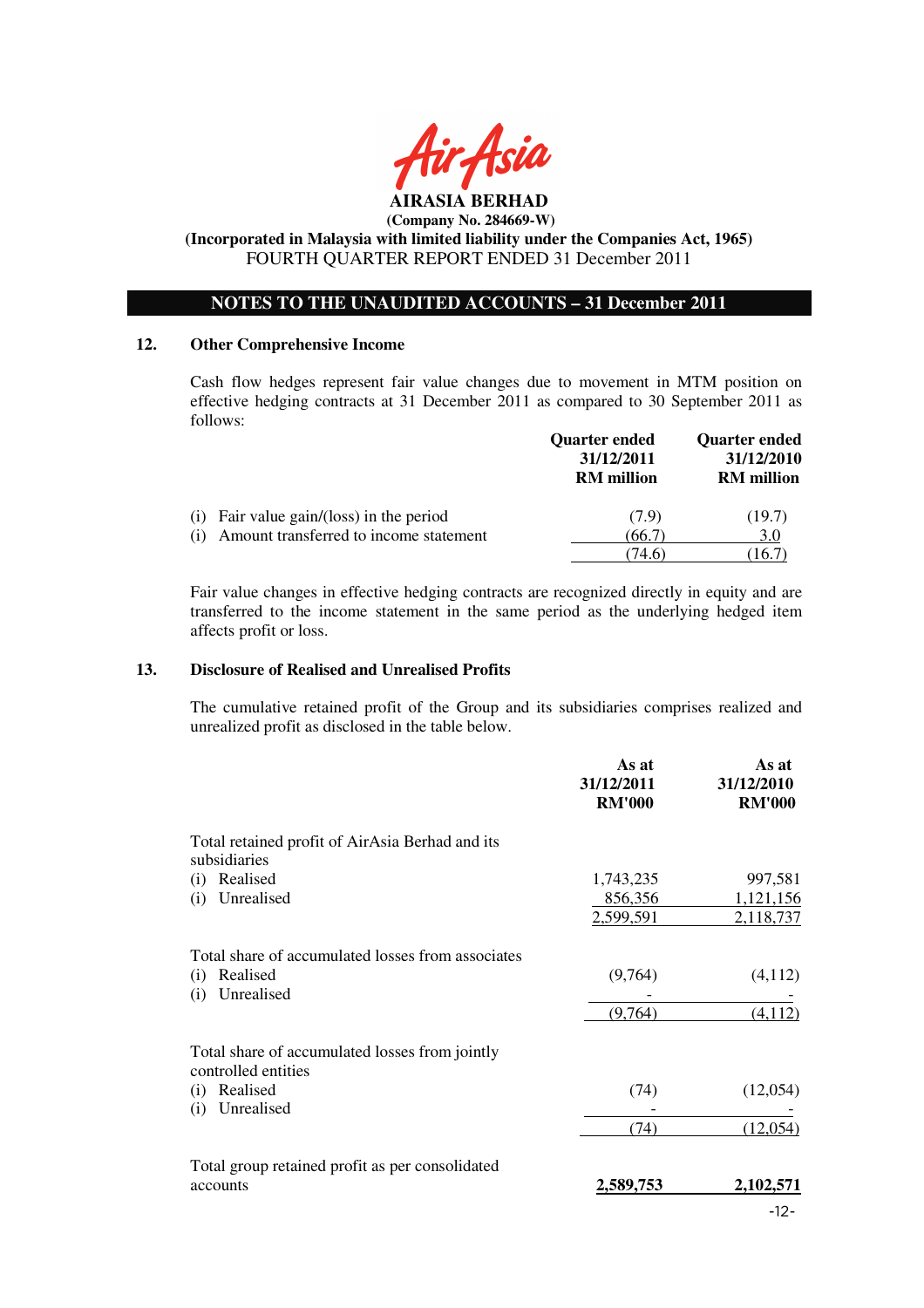

# **(Company No. 284669-W) (Incorporated in Malaysia with limited liability under the Companies Act, 1965)**

FOURTH QUARTER REPORT ENDED 31 December 2011

# **NOTES TO THE UNAUDITED ACCOUNTS – 31 December 2011**

## **14. Property, plant and equipment**

#### *(a) acquisition and disposals*

During the quarter ended 31 December 2011, the Group acquired property, plant and equipment with a cost of RM247.2 million (quarter ended 31 December 2010: RM482.0 million).

During the quarter ended 31 December 2011, the Group disposed of property, plant and equipment with a net book value of RM559.1 million (quarter ended 31 December 2010: RM Nil).

#### *(b) valuation*

 There was no revaluation of property, plant and equipment for the quarter ended 31 December 2011.

#### *(c) impairment*

During the quarter ended 31 December 2011, the Group impaired property, plant and equipment by RM17.8 million (quarter ended 31 December 2010: RM7.0 million).

#### **15. Post balance sheet events**

There were no material events after the period end that have not been reflected in the financial statements for the financial period ended 31 December 2011 as at the date of this report.

#### **16. Changes in composition of the Group**

During the quarter under review the Company acquired a 49% interest in AirAsia Japan Co., Ltd, incorporated in Japan, for a consideration of RM19.4m (JPY490m).

#### **17. Contingent assets**

As at the date of this report, the Group does not have any contingent assets.

#### **18. Changes in contingent liabilities since the last annual balance sheet date**

There were no material changes in contingent liabilities since the latest audited financial statements of the Group for the financial year ended 31 December 2010.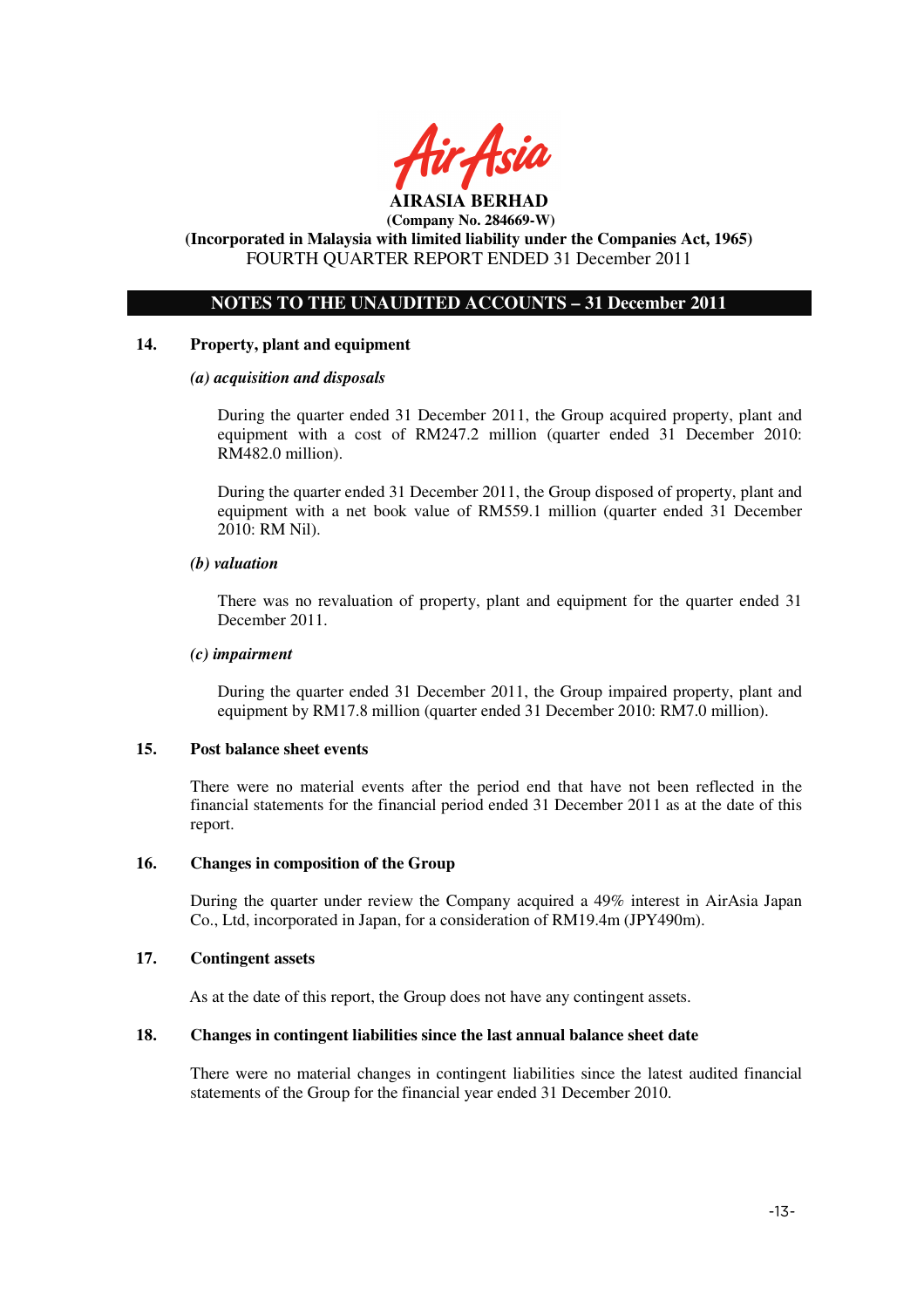

**(Incorporated in Malaysia with limited liability under the Companies Act, 1965)**  FOURTH QUARTER REPORT ENDED 31 December 2011

# **NOTES TO THE UNAUDITED ACCOUNTS – 31 December 2011**

#### **19. Capital commitments outstanding not provided for in the interim financial report**

Capital commitments for property, plant and equipment:

|                                 | <b>Group and Company</b> |               |
|---------------------------------|--------------------------|---------------|
|                                 | 31/12/2011               | 31/12/2010    |
|                                 | RM'000                   | <b>RM'000</b> |
| Approved and contracted for     | 40,815,202               | 12,829,657    |
| Approved but not contracted for | 16,841,539               | 7,931,251     |
|                                 | 57,656,741               | 20,760,908    |
|                                 |                          |               |

#### **20. Material related party transactions**

Details of the relationship and transactions between AirAsia and its related parties are as described below. The related party transactions described were carried out on the terms and conditions obtainable in transactions with unrelated parties unless otherwise stated.

| Name of company           | <b>Relationship</b>                        |
|---------------------------|--------------------------------------------|
| Thai AirAsia              | A jointly controlled entity of the Company |
| PT Indonesia AirAsia      | An associate of the Company                |
| AirAsia X Sdn. Bhd.       | An investment with common shareholders and |
|                           | directors of the Company                   |
| AirAsia Inc (Philippines) | An associate of the Company                |

These following items have been included in the Income Statement.

|                          |                                       | <b>Quarter ended</b><br>31/12/2011<br><b>RM'000</b> | Group<br><b>Quarter ended</b><br>31/12/2010<br><b>RM'000</b> |
|--------------------------|---------------------------------------|-----------------------------------------------------|--------------------------------------------------------------|
|                          | Thai AirAsia                          |                                                     |                                                              |
| $\overline{\phantom{a}}$ | Lease rental income on aircraft       | 71,933                                              | 63,537                                                       |
| $\qquad \qquad -$        | Maintenance and overhaul charges      |                                                     | 4,003                                                        |
|                          | Indonesia AirAsia                     |                                                     |                                                              |
| $\overline{\phantom{a}}$ | Lease rental income on aircraft       | 50,902                                              | 47,554                                                       |
| $\qquad \qquad -$        | Maintenance and overhaul charges      | 3,193                                               | 2,277                                                        |
|                          | <b>Philippines AirAsia</b>            |                                                     |                                                              |
| $\overline{\phantom{a}}$ | Lease rental income on aircraft       | 5,218                                               |                                                              |
| $\qquad \qquad -$        | Maintenance and overhaul charges      |                                                     |                                                              |
|                          | AirAsia X Sdn. Bhd.                   |                                                     |                                                              |
| $\overline{\phantom{a}}$ | Services charged to AirAsia X Sdn Bhd | 4,211                                               | 10,444                                                       |
|                          |                                       |                                                     | $-14-$                                                       |
|                          |                                       |                                                     |                                                              |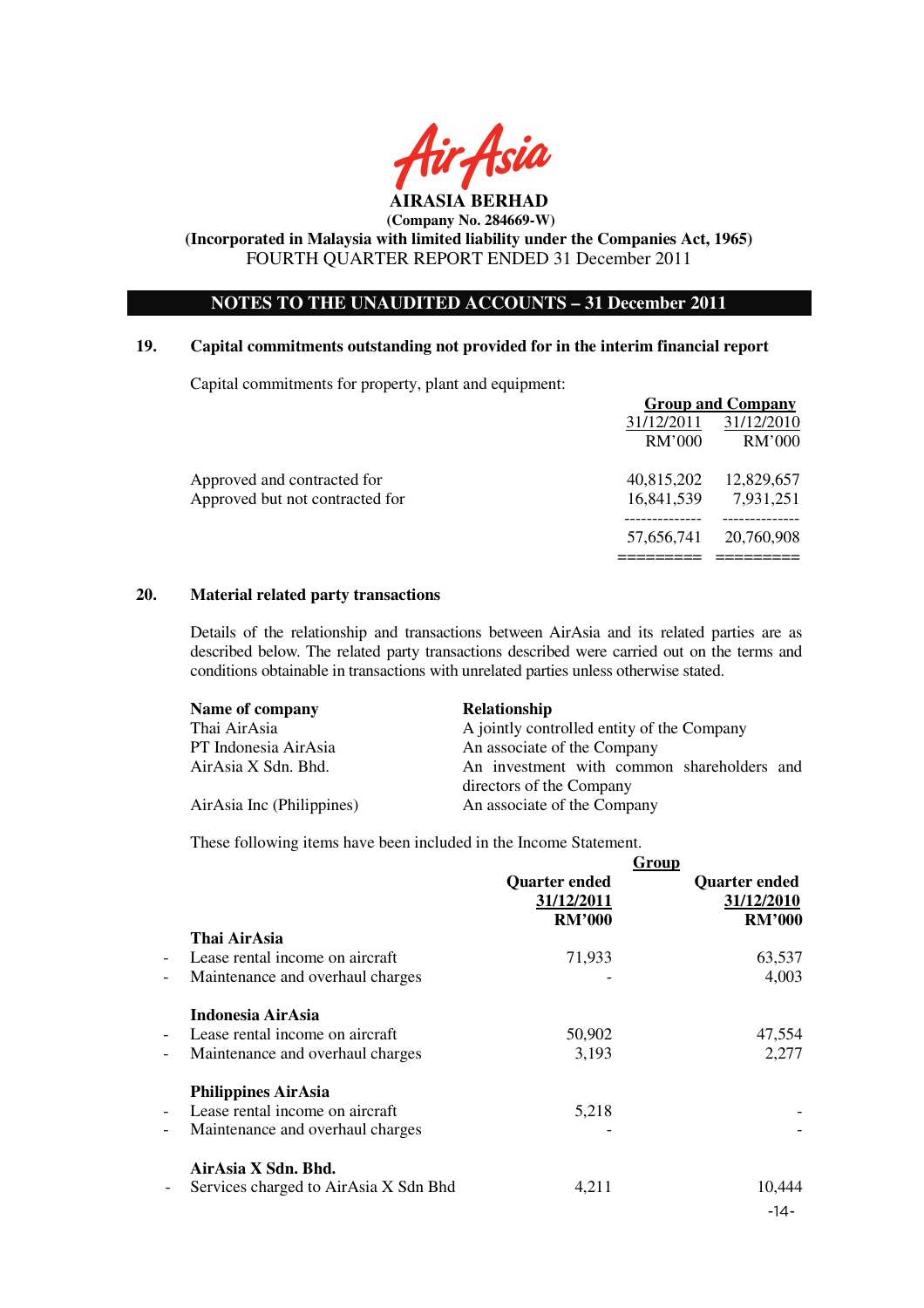

**(Incorporated in Malaysia with limited liability under the Companies Act, 1965)**  FOURTH QUARTER REPORT ENDED 31 December 2011

# **NOTES TO THE UNAUDITED ACCOUNTS – 31 December 2011**

#### **21. Review of performance**

| (A) Performance of current quarter against the same quarter last year for Malaysia                                       |                          |                         |  |
|--------------------------------------------------------------------------------------------------------------------------|--------------------------|-------------------------|--|
| <b>Quarter Ended: 31 December</b>                                                                                        | <b>Oct-Dec 2011</b>      | <b>Oct-Dec 2010</b>     |  |
| <b>RM'000</b>                                                                                                            |                          |                         |  |
| Revenue                                                                                                                  | 1,272,722                | 1,164,358               |  |
| Operating expenses:<br>- Staff costs<br>- Depreciation of property, plant<br>and equipment                               | (126, 957)<br>(142, 231) | (94, 193)<br>(145, 603) |  |
| - Aircraft fuel expenses                                                                                                 | (475, 075)               | (292, 444)              |  |
| - Maintenance and overhaul                                                                                               | (27, 755)                | (42, 418)               |  |
| - User charges and other related expenses                                                                                | (86, 590)                | (110, 245)              |  |
| - Aircraft operating lease expenses<br>- Travel and tour operating expenses<br>- (Loss)/gain on unwinding of derivatives | (29, 549)                | (12, 481)<br>(20, 873)  |  |
| - Other operating expenses                                                                                               | (84, 325)                | (99, 109)               |  |
| Other (losses)/gains - net                                                                                               | 24,041                   | 72,191                  |  |
| Other income                                                                                                             | 166,500                  | 13,424                  |  |
| <b>Operating Profit</b>                                                                                                  | 490,781                  | 432,607                 |  |
| Finance Income                                                                                                           | 82,036                   | 58,195                  |  |
| <b>Finance Costs</b>                                                                                                     | (233, 154)               | (102, 682)              |  |
| Share of results of a jointly controlled entitiy                                                                         | 1,848                    |                         |  |
| Share of results of associates                                                                                           | (3,652)                  |                         |  |
| Profit before tax                                                                                                        | 337,859                  | 388,120                 |  |
| <b>Current Taxation</b>                                                                                                  | (4,080)                  | 7,215                   |  |
| Deferred taxation                                                                                                        | (198, 117)               | (84, 253)               |  |
| Profit after tax                                                                                                         | 135,662                  | 311,082                 |  |
| <b>EBITDAR</b>                                                                                                           | 662,561                  | 590,691                 |  |
| <b>EBITDAR Margin</b>                                                                                                    | 52%                      | 51%                     |  |
| <b>EBIT Margin</b>                                                                                                       | 39%                      | 37%                     |  |

The Group recorded revenue of RM1,272.7 million for the quarter ended 31 December 2011 ("4Q11"), 9% higher than the revenue of RM1,164.4 million recorded in the quarter ended 31 December 2010 ("4Q10"). The revenue growth was supported by 9% growth in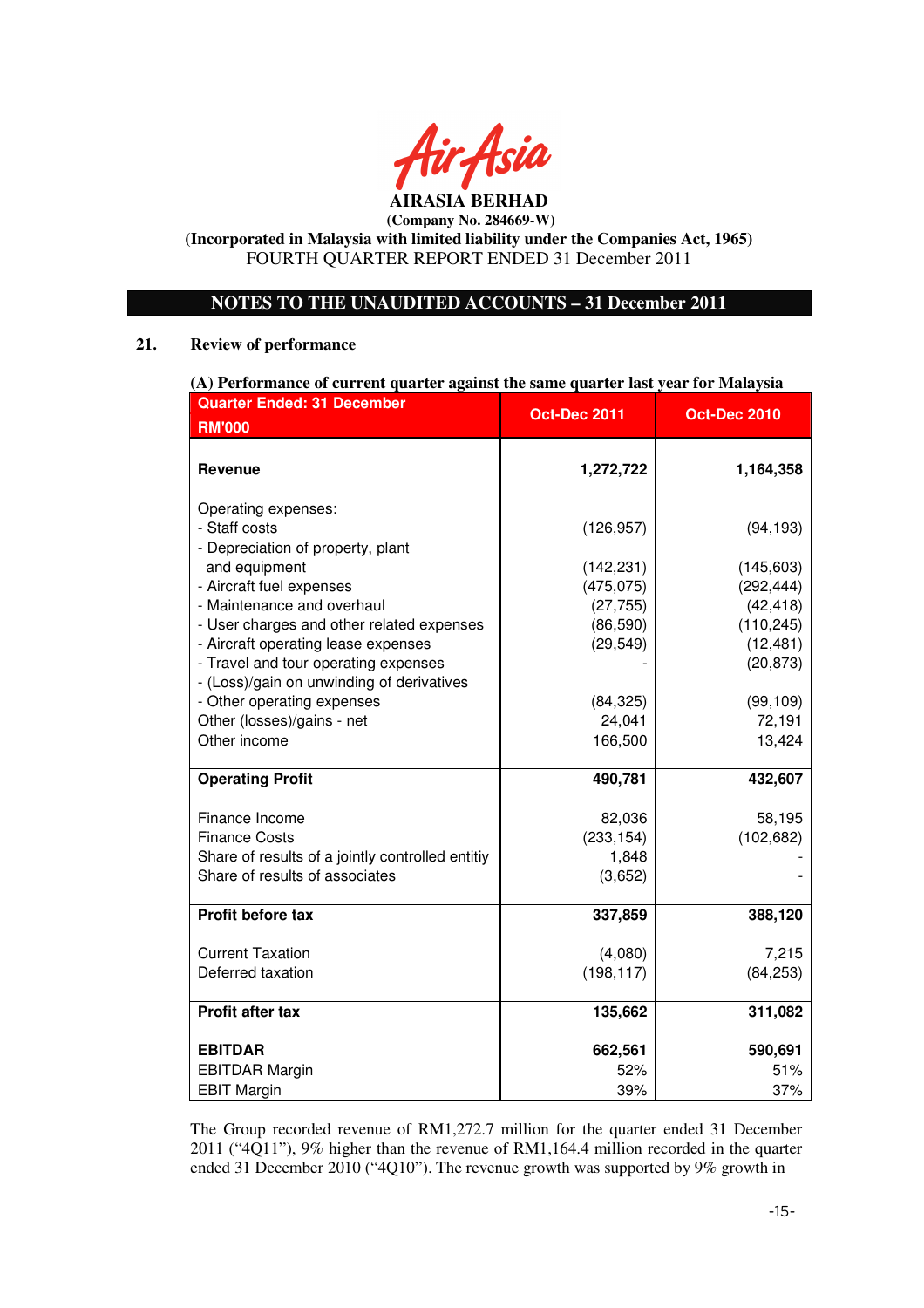

# **NOTES TO THE UNAUDITED ACCOUNTS – 31 December 2011**

passenger volume while the average fare was 4% higher at RM196 as compared to RM188 achieved in 4Q10. Ancillary income per passenger year-on-year fell by 19% to RM40 from RM49 as ancillary income from AirAsia Go is no longer included. The seat load factor was 82%, the same as in the same period last year.

The profit after tax for the period was RM135.7 million compared to RM311.1 million in the same quarter of 2010.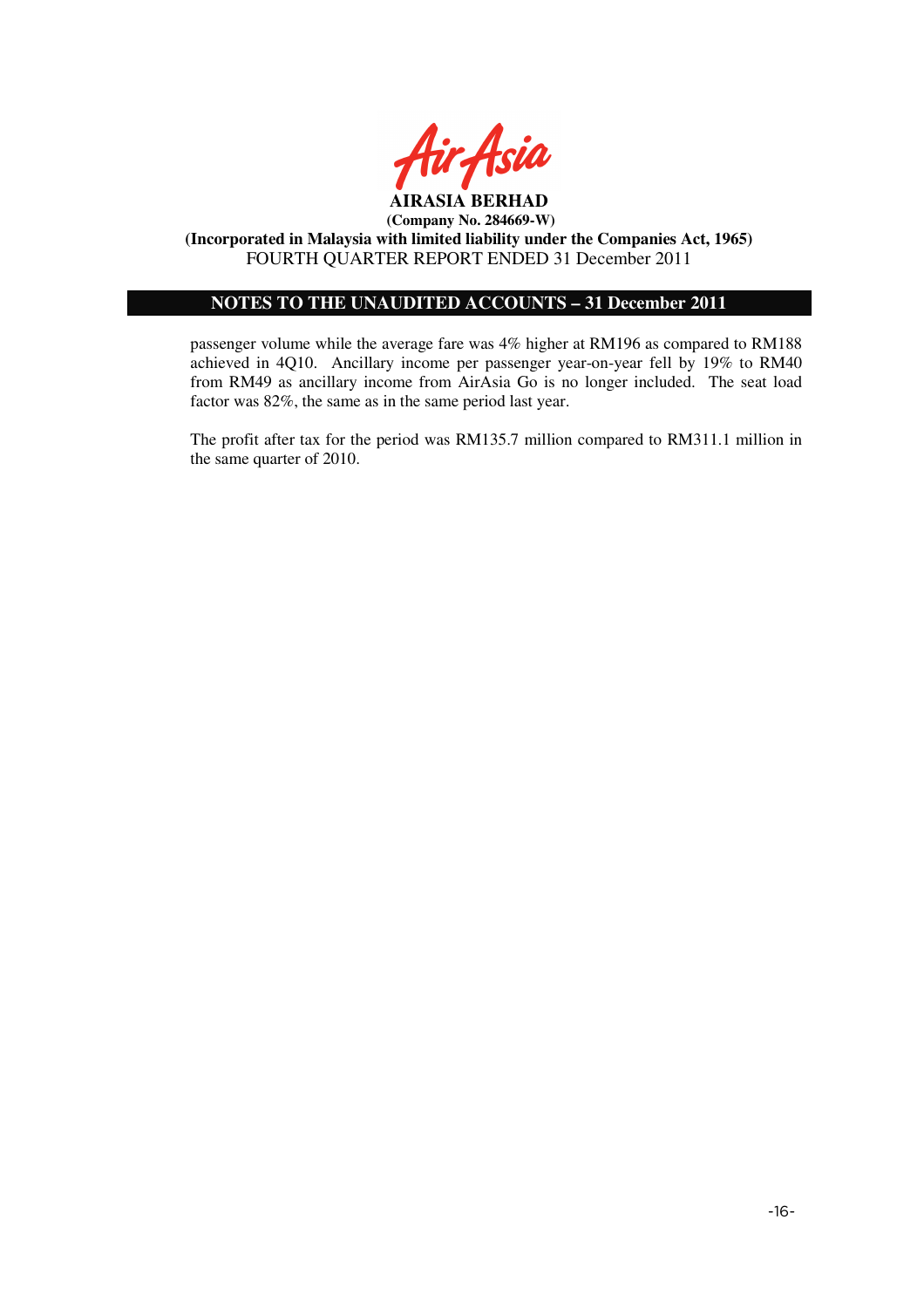

**(Incorporated in Malaysia with limited liability under the Companies Act, 1965)**  FOURTH QUARTER REPORT ENDED 31 December 2011

# **NOTES TO THE UNAUDITED ACCOUNTS – 31 December 2011**

**(B) Performance for the current financial year against the previous financial year for Malaysia**

| <b>Period Ended: 30 December</b><br><b>RM'000</b> | <b>Jan-Dec 2011</b>  | <b>Jan-Dec 2010</b> |
|---------------------------------------------------|----------------------|---------------------|
|                                                   |                      |                     |
| <b>Revenue</b>                                    | 4,473,818            | 3,948,095           |
| Operating expenses:                               |                      |                     |
| - Staff costs                                     | (482, 157)           | (360, 785)          |
| - Depreciation of property, plant                 |                      |                     |
| and equipment                                     | (570, 045)           | (519, 984)          |
| - Aircraft fuel expenses                          | (1,714,512)          | (1,210,108)         |
| - Maintenance and overhaul                        | (86, 698)            | (92, 646)           |
| - User charges and other related expenses         | (365, 545)           | (383, 431)          |
| - Aircraft operating lease expenses               | (80, 655)            | (65, 692)           |
| - Travel and tour operating expenses              | (36, 555)            | (69, 634)           |
| - (Loss)/gain on unwinding of derivatives         |                      |                     |
| - Other operating expenses                        | (186, 599)           | (192, 381)          |
| Other (losses)/gains - net<br>Other income        | (55, 503)<br>303,147 | (22, 416)<br>35,943 |
|                                                   |                      |                     |
| <b>Operating Profit</b>                           | 1,198,696            | 1,066,961           |
| Finance Income                                    | 156,998              | 688,847             |
| <b>Finance Costs</b>                              | (567,760)            | (656, 952)          |
| Share of results of a jointly controlled entitiy  | 11,980               |                     |
| Share of results of associates                    | (5,652)              |                     |
| Profit before tax                                 | 794,262              | 1,098,856           |
|                                                   |                      |                     |
| <b>Current Taxation</b>                           | (18, 533)            | (5,431)             |
| Deferred taxation                                 | (211, 582)           | (32, 014)           |
| Profit after tax                                  | 564,147              | 1,061,411           |
| <b>EBITDAR</b>                                    | 1,849,396            | 1,652,637           |
| <b>EBITDAR Margin</b>                             | 41%                  | 42%                 |
| <b>EBIT Margin</b>                                | 27%                  | 27%                 |

The Group recorded revenue of RM4,473.8 million for the financial year ended 31 December 2011 ("FY11"), 13% higher than the revenue of RM3,948.0 million recorded in the financial year ended 31 December 2010 ("FY10"). The revenue growth was supported by 12% growth in passenger volume while the average fare was slightly lower at RM176 as compared to RM177 achieved in FY10. Ancillary income per passenger year-on-year rose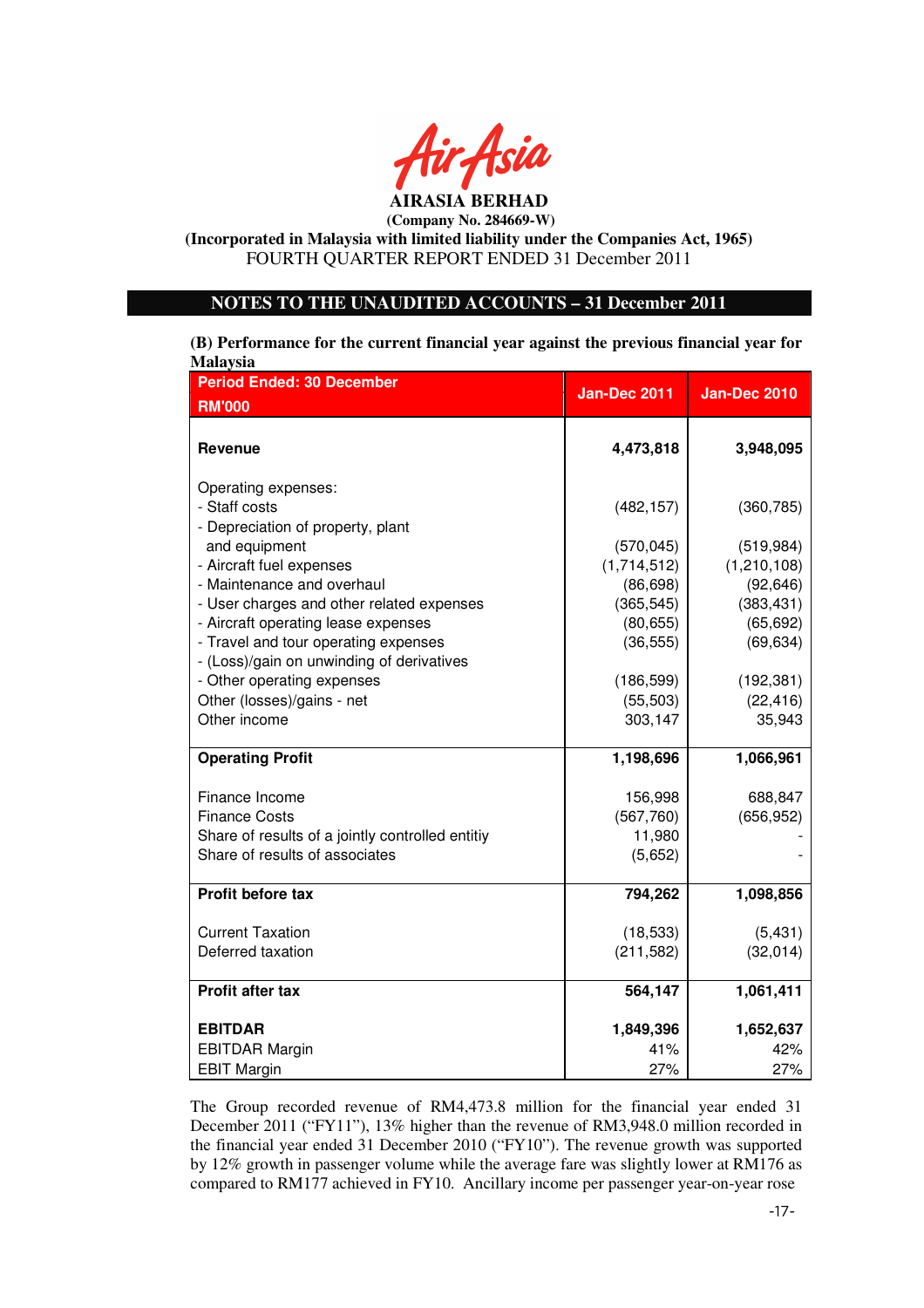

# **NOTES TO THE UNAUDITED ACCOUNTS – 31 December 2011**

by 2% to RM45 from RM44. The seat load factor was 80%, 2 percentage points higher compared to last year.

The profit after tax for the period was RM564.1 million compared to RM1,061.4 million in 2010.

# **(C) Cashflow commentary for current quarter against immediately preceding quarter**

| Net Cash Flow (RM'000)                                                                          | <b>Oct - Dec 2011</b>           | <b>Jul-Sep 2011</b>                |
|-------------------------------------------------------------------------------------------------|---------------------------------|------------------------------------|
| Cash from Operations<br>Cash from Investing Activities<br><b>Cash from Financing Activities</b> | 538,181<br>(224, 070)<br>76,931 | 130,324<br>(46, 638)<br>(302, 274) |
| <b>Net Cash Flow</b>                                                                            | 391,042                         | (218,588)                          |

The Group's cash from operations was RM538.2 million, compared to RM130.3 million in the immediate preceding quarter ended September 2011. Net cash flow in the quarter amounted to RM391.0 million inflow, as cash flows from operations exceeded investing cash flows.

## **(D) Balance sheet commentary for current quarter**

| <b>Balance Sheet</b><br><b>RM</b> million | <b>Dec 2011</b> | <b>Sep 2011</b> |
|-------------------------------------------|-----------------|-----------------|
|                                           |                 |                 |
| <b>Total Debt</b>                         | 7,781           | 7,613           |
| Cash                                      | 2,020           | 1,646           |
| <b>Net Debt</b>                           | 5,761           | 5,967           |
|                                           |                 |                 |
| Net Gearing                               | 1.43            | 1.50            |

The Group's total debt as of end of 31 December 2011 was RM7,781 million. The Group's net debt after offsetting the cash balances amounted to RM5,761 million. This translates to a net gearing ratio of 1.43 times, 5% lower than the immediately preceding quarter.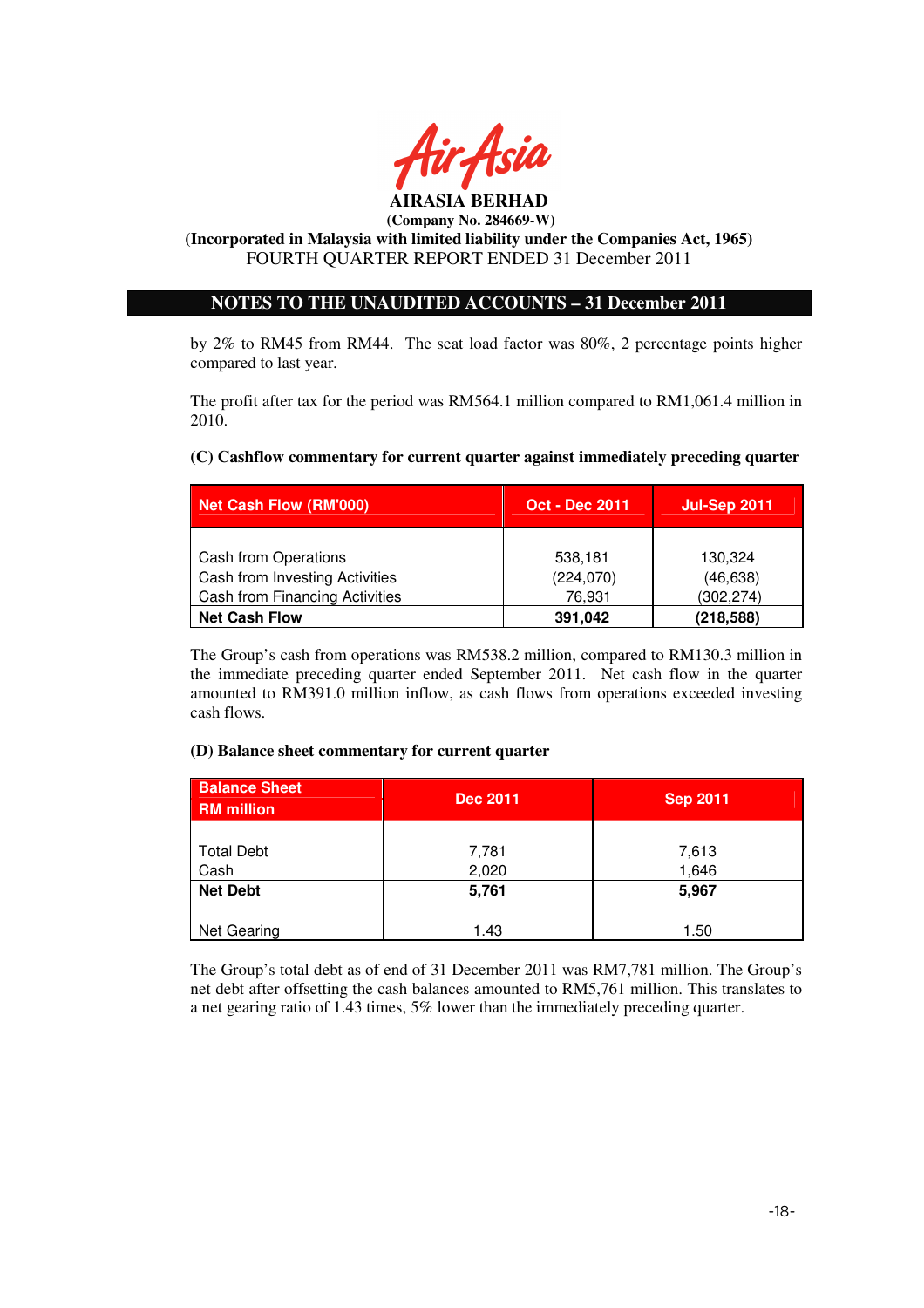

# **NOTES TO THE UNAUDITED ACCOUNTS – 31 December 2011**

## **22. Jointly Controlled Entity and Associate Company**

## **i) Jointly Controlled Entity - AirAsia Thailand**

AirAsia Thailand is a joint venture company owned 49% by AirAsia Berhad. As such it is accounted for using the equity method, as permitted by the Malaysian Accounting Standards Board FRS131, Interests in Joint Ventures. The Group's interest in AirAsia Thailand has been reduced to zero and the Group will only recognize its share of profits after its share of profits equals the share of losses not previously recognized.

AirAsia Thailand recorded revenue of THB4,308.7 million in 4Q11, 23% higher compared to the THB3,504.7 million achieved in 4Q10. The positive growth in revenue is attributed to higher passenger volume, a higher contribution from ancillary income and improving yields. AirAsia Thailand has achieved passenger growth of 12% as compared to 4Q10 while the seat load factor was lower by 2 percentage points at 78%. Average base fare was higher by 5% at THB1,990 as compared to THB1,889 achieved in 4Q10.

AirAsia Thailand's achieved a net profit of THB619.4 million in 4Q11, compared to a net profit of THB944.5 million in 4Q10.

The AirAsia Berhad share of the net profit in the quarter amounted to RM30.2 million. However, the share of profit will only be recognized in the income statement of AirAsia Berhad when a further RM30.4m of unrecognized losses have been reversed.

In the full year 2011 AirAsia Thailand recorded revenue of THB15,873.8 million, 20% higher compared to the THB11,979.6 million achieved in FY10. The positive growth in revenue is attributed to higher passenger volume, a higher contribution from ancillary income and improving yields. AirAsia Thailand has achieved passenger growth of 20% as compared to FY10 while the seat load factor was higher by 2 percentage points at 80%. Average base fare was higher by 7% at THB1,930 as compared to THB1,804 achieved in FY10.

AirAsia Thailand's achieved a net profit of THB2,032.8 million in FY11, compared to a net profit of THB2,011.0 million in FY10.

The AirAsia Berhad share of the net profit in the year amounted to RM99.3 million. However, as per the quarter, the share of profit will only be recognized in the income statement of AirAsia Berhad when a further RM30.4m of unrecognized losses have been reversed.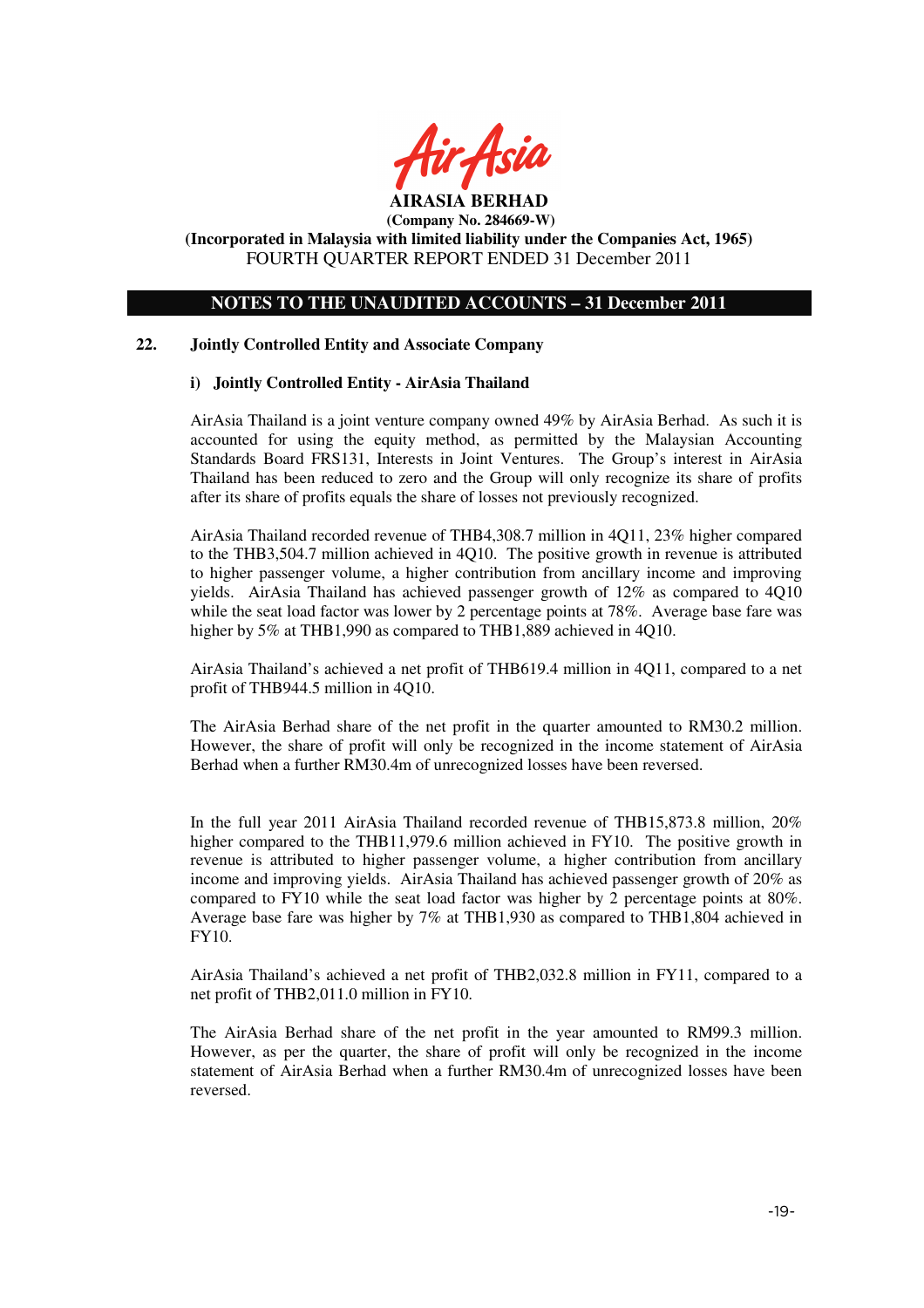

**(Incorporated in Malaysia with limited liability under the Companies Act, 1965)**  FOURTH QUARTER REPORT ENDED 31 December 2011

# **NOTES TO THE UNAUDITED ACCOUNTS – 31 December 2011**

**(A) Performance indicator for Thailand operations for current quarter against the same quarter last year**

| <b>Quarter Ended: 31 December</b>  | <b>Oct-Dec 2011</b> | <b>Oct-Dec 2010</b> | Change y-o-y |
|------------------------------------|---------------------|---------------------|--------------|
|                                    |                     |                     |              |
| Passengers Carried                 | 1,820,827           | 1,621,771           | 12%          |
| Capacity                           | 2,325,240           | 2,035,260           | 14%          |
| Seat Load Factor                   | 78%                 | 80%                 | $-2$ ppt     |
| RPK (million)                      | 1,895               | 1,638               | 16%          |
| ASK (million)                      | 2,433               | 2,043               | 19%          |
| Average Fare (THB)                 | 1,990               | 1,889               | 5%           |
| Ancillary Income Per Pax (THB)     | 376                 | 272                 | 38%          |
| Unit Passenger Revenue (THB)       | 2,366               | 2,161               | 9%           |
| Revenue / ASK (THB)                | 1.77                | 1.72                | 3%           |
| Revenue / ASK (US cents)           | 5.68                | 5.50                | 3%           |
| Cost / ASK (THB)                   | 1.53                | 1.28                | 19%          |
| Cost / ASK (US cents)              | 4.90                | 4.11                | 19%          |
| Cost / ASK-ex Fuel (THB)           | 0.81                | 0.77                | 5%           |
| Cost / ASK-ex Fuel (US cents)      | 2.61                | 2.48                | 5%           |
| Aircraft (end of period)           | 22                  | 19                  | 16%          |
| Average Stage Length (km)          | 1,046               | 1,004               | 4%           |
| Number of Flights                  | 12,918              | 11,307              | 14%          |
| Fuel Consumed (Barrels)            | 427,313             | 359,731             | 19%          |
| Average Fuel Price (US\$ / Barrel) | 131                 | 93                  | 41%          |

*Exchange Rate: USD:THB – 31.18, prior year US cents figures are restated at current exchange rate.*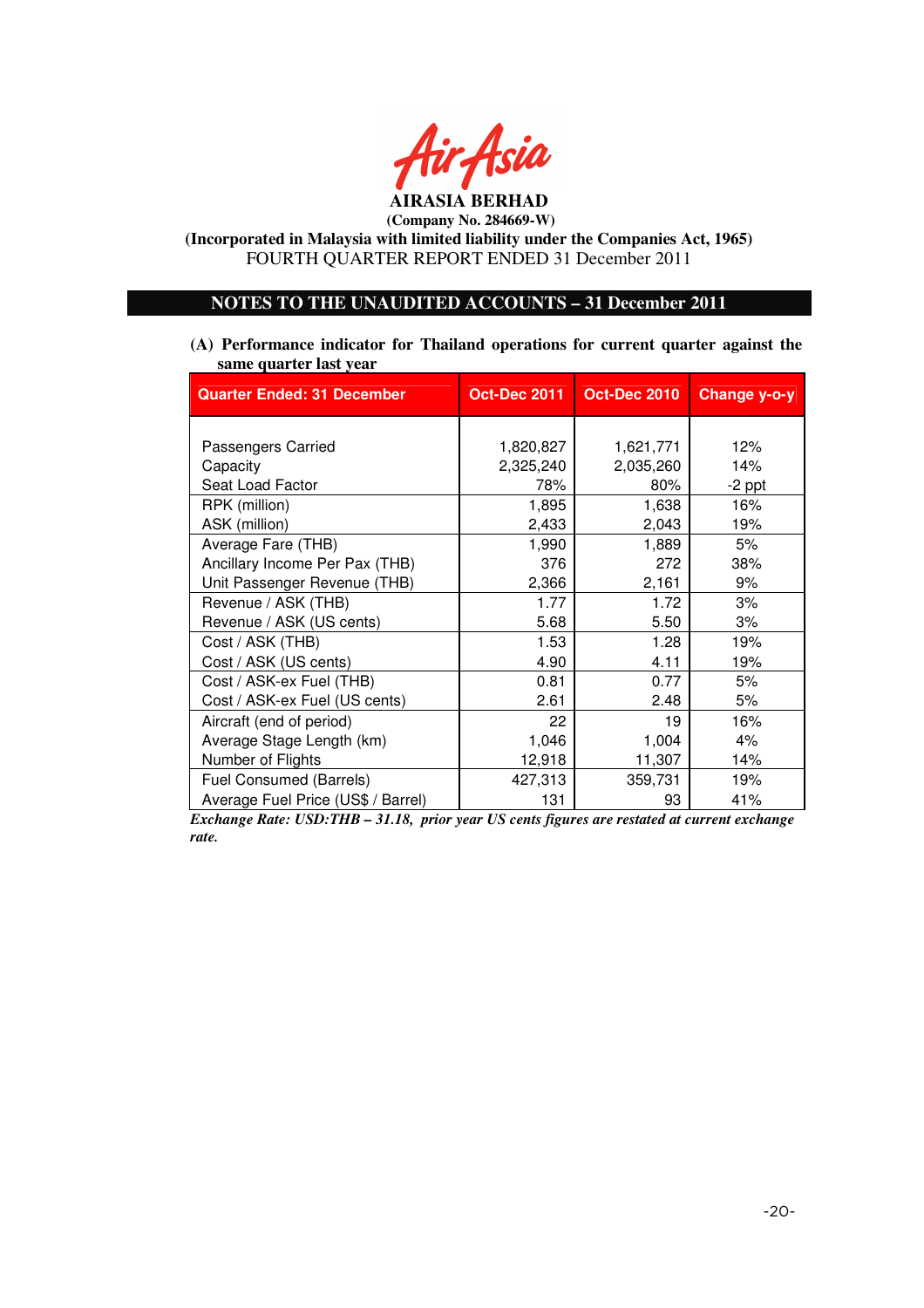

**(Incorporated in Malaysia with limited liability under the Companies Act, 1965)**  FOURTH QUARTER REPORT ENDED 31 December 2011

# **NOTES TO THE UNAUDITED ACCOUNTS – 31 December 2011**

**(B) Performance indicator for Thailand operations for current financial year against the previous financial year**

| <b>Period Ended: 31 December</b>   | Jan-Dec 2011 | <b>Jan-Dec 2010</b> | Change y-o-<br>y |
|------------------------------------|--------------|---------------------|------------------|
|                                    |              |                     |                  |
| Passengers Carried                 | 6,863,467    | 5,704,832           | 20%              |
| Capacity                           | 8,564,220    | 7,303,692           | 17%              |
| Seat Load Factor                   | 80%          | 78%                 | 2 ppt            |
| RPK (million)                      | 7,389        | 5,923               | 25%              |
| ASK (million)                      | 9,199        | 7,605               | 21%              |
| Average Fare (THB)                 | 1,930        | 1,804               | 7%               |
| Ancillary Income Per Pax (THB)     | 383          | 296                 | 29%              |
| Unit Passenger Revenue (THB)       | 2,313        | 2,100               | 10%              |
| Revenue / ASK (THB)                | 1.73         | 1.58                | 10%              |
| Revenue / ASK (US cents)           | 5.64         | 5.14                | 10%              |
| Cost / ASK (THB)                   | 1.51         | 1.33                | 14%              |
| Cost / ASK (US cents)              | 4.95         | 4.35                | 14%              |
| Cost / ASK-ex Fuel (THB)           | 0.82         | 0.81                | $1\%$            |
| Cost / ASK-ex Fuel (US cents)      | 2.67         | 2.64                | 1%               |
| Aircraft (end of period)           | 22           | 19                  | 16%              |
| Average Stage Length (km)          | 1,074        | 1,032               | $4\%$            |
| Number of Flights                  | 47,579       | 41,823              | 14%              |
| <b>Fuel Consumed (Barrels)</b>     | 1,600,941    | 1,346,476           | 19%              |
| Average Fuel Price (US\$ / Barrel) | 131          | 96                  | 36%              |

 *Exchange Rate: USD:THB – 30.62, prior year US cents figures are restated at current exchange rate.*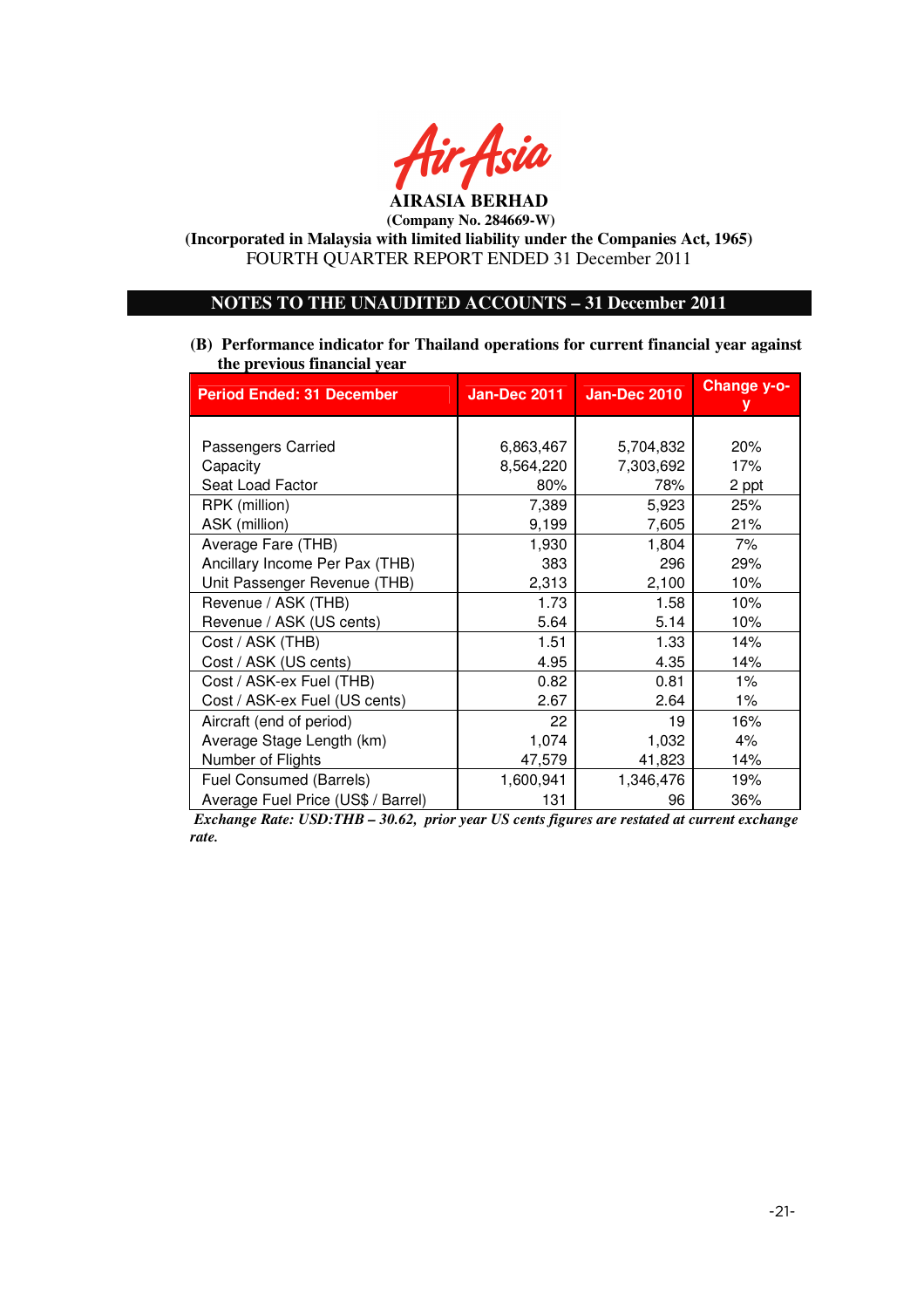

**(Incorporated in Malaysia with limited liability under the Companies Act, 1965)**  FOURTH QUARTER REPORT ENDED 31 December 2011

# **NOTES TO THE UNAUDITED ACCOUNTS – 31 December 2011**

**(C) Performance of current quarter against the same quarter last year for Thailand**

| <b>Quarter Ended: 31 December</b><br><b>THB'000</b>                             | <b>Oct-Dec 2011</b>     | <b>Oct-Dec 2010</b>     |
|---------------------------------------------------------------------------------|-------------------------|-------------------------|
| <b>Revenue</b>                                                                  | 4,308,642               | 3,504,720               |
| Operating expenses:                                                             |                         |                         |
| - Staff costs                                                                   | (392, 976)              | (336, 299)              |
| - Depreciation of property, plant                                               |                         |                         |
| and equipment                                                                   | (17, 883)               | (19, 378)               |
| - Aircraft fuel expenses                                                        | (1,742,255)             | (1,040,677)             |
| - Maintenance & overhaul                                                        | (282, 033)              | (193, 320)              |
| -User charges and other related expenses<br>- Aircraft operating lease expenses | (515, 360)<br>(722,001) | (397, 372)<br>(605,090) |
| - Travel and tour operating expenses                                            |                         |                         |
| - Other operating expenses                                                      | (159, 811)              | (168, 605)              |
| Other (losses)/gains - net                                                      |                         |                         |
| Other income                                                                    | 110,942                 | 141,249                 |
| <b>Operating Profit</b>                                                         | 587,265                 | 885,228                 |
| Finance Income                                                                  | 44,326                  | 108,738                 |
| <b>Finance Costs</b>                                                            | (10, 766)               | (47, 790)               |
| Profit before tax                                                               | 620,825                 | 946,176                 |
|                                                                                 |                         |                         |
| <b>Taxation</b>                                                                 | (1, 390)                | (1,657)                 |
| <b>Profit after tax</b>                                                         | 619,435                 | 944,519                 |
| <b>EBITDAR</b>                                                                  | 1,327,149               | 1,509,696               |
| <b>EBITDAR Margin</b>                                                           | 31%                     | 43%                     |
| <b>EBIT Margin</b>                                                              | 14%                     | 25%                     |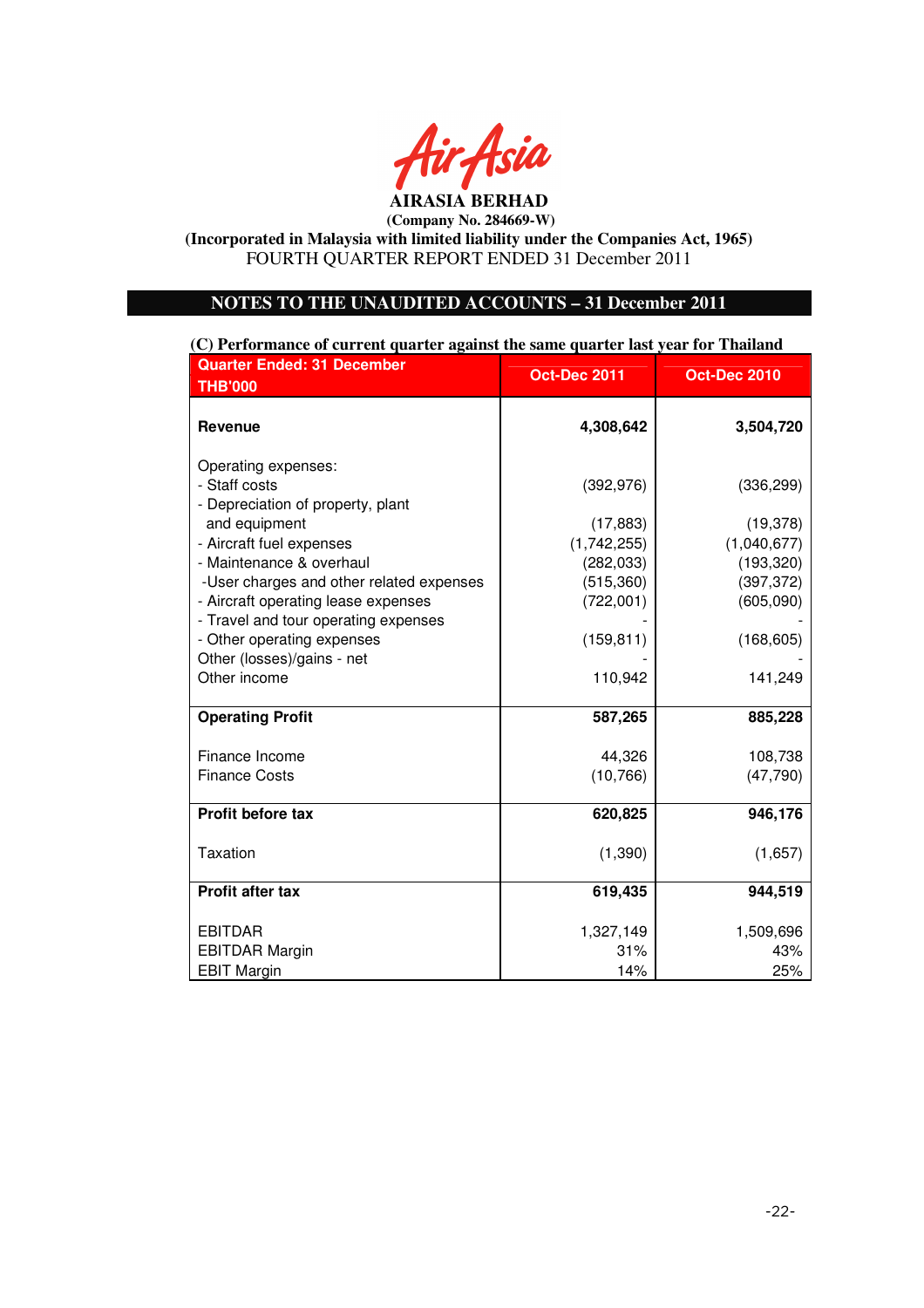

**(Incorporated in Malaysia with limited liability under the Companies Act, 1965)**  FOURTH QUARTER REPORT ENDED 31 December 2011

# **NOTES TO THE UNAUDITED ACCOUNTS – 31 December 2011**

**(D) Performance of current financial year against the previous financial year for Thailand.** 

| <b>Period Ended: 31 December</b>                                                                      | <b>Jan-Dec 2011</b>        | <b>Jan-Dec 2010</b>        |
|-------------------------------------------------------------------------------------------------------|----------------------------|----------------------------|
| <b>THB'000</b>                                                                                        |                            |                            |
| <b>Revenue</b>                                                                                        | 15,873,810                 | 11,979,571                 |
| Operating expenses:<br>- Staff costs<br>- Depreciation of property, plant                             | (1,468,327)                | (1, 131, 698)              |
| and equipment                                                                                         | (71, 535)                  | (112, 987)                 |
| - Aircraft fuel expenses                                                                              | (6, 405, 838)              | (3,973,966)                |
| - Maintenance, overhaul, user charges and                                                             | (1, 103, 082)              | (850, 605)                 |
| other related expenses<br>- Aircraft operating lease expenses<br>- Travel and tour operating expenses | (1,994,174)<br>(2,727,706) | (1,693,856)<br>(2,200,591) |
| - Other operating expenses                                                                            | (555, 870)                 | (471, 519)                 |
| Other (losses)/gains - net                                                                            |                            |                            |
| Other income                                                                                          | 396,050                    | 312,670                    |
| <b>Operating Profit</b>                                                                               | 1,943,328                  | 1,857,019                  |
| Finance Income                                                                                        | 158,359                    | 364,873                    |
| <b>Finance Costs</b>                                                                                  | (59, 118)                  | (206, 736)                 |
| Profit before tax                                                                                     | 2,042,569                  | 2,015,156                  |
| <b>Taxation</b>                                                                                       | (9, 814)                   | (4, 119)                   |
| <b>Profit after tax</b>                                                                               | 2,032,755                  | 2,011,037                  |
| <b>EBITDAR</b>                                                                                        | 4,742,569                  | 4,170,597                  |
| <b>EBITDAR Margin</b>                                                                                 | 30%                        | 35%                        |
| <b>EBIT Margin</b>                                                                                    | 12%                        | 16%                        |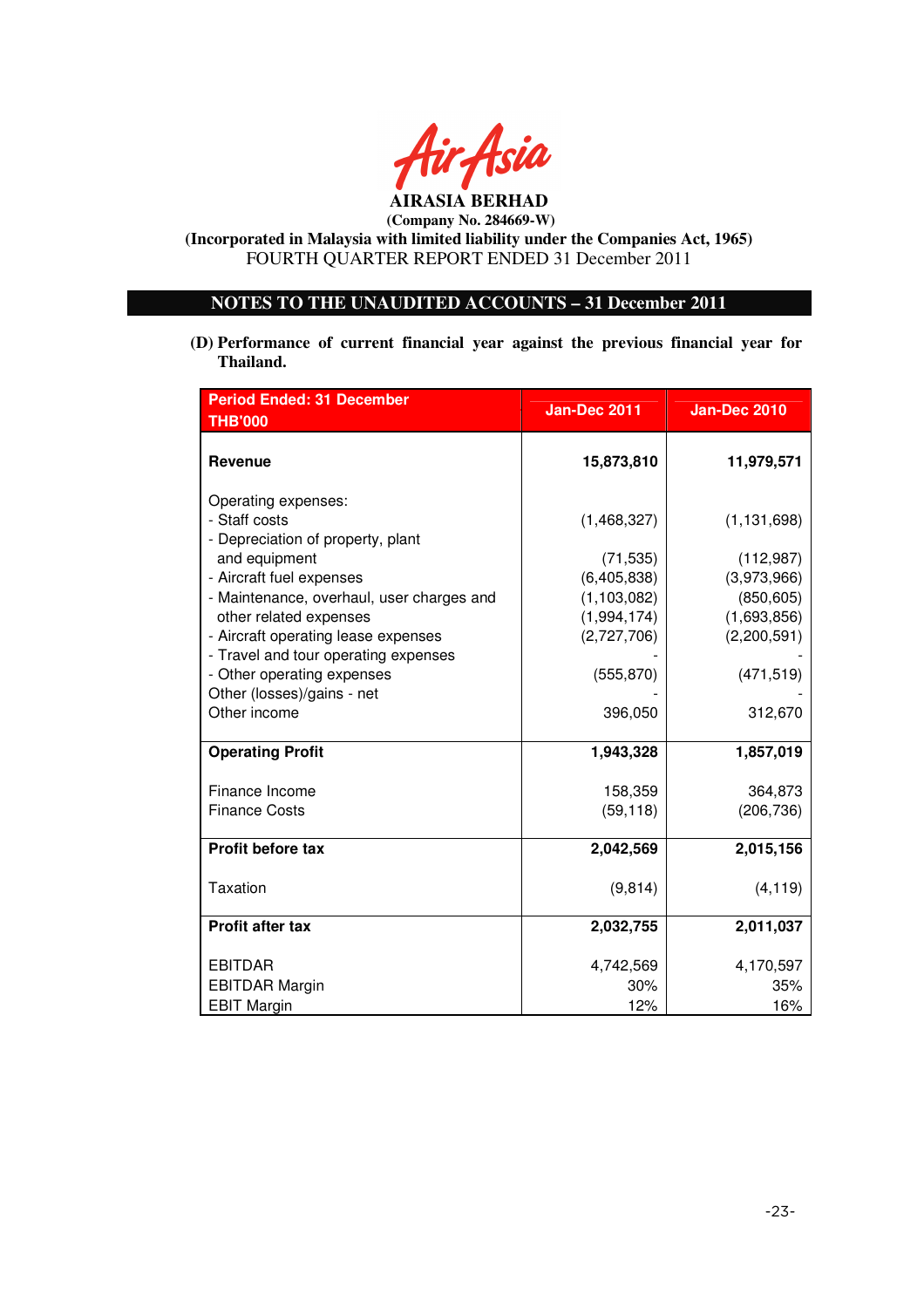

**(Incorporated in Malaysia with limited liability under the Companies Act, 1965)**  FOURTH QUARTER REPORT ENDED 31 December 2011

# **NOTES TO THE UNAUDITED ACCOUNTS – 31 December 2011**

#### **(E) Balance Sheet**

| <b>Quarter Ended: 31 December</b>     | <b>Dec 2011</b> | <b>Dec 2010</b> |
|---------------------------------------|-----------------|-----------------|
| <b>THB'000</b>                        |                 |                 |
|                                       |                 |                 |
| Property, Plant & Equipment           | 309,060         | 290,318         |
| Work In Progress                      | 7,476           | 5,448           |
| <b>Deferred Expenditure</b>           |                 |                 |
| Inventory                             | 51,233          | 6,390           |
| Other Debtors & Prepayments           | 1,624,883       | 1,240,661       |
| Cash & Short Term Deposits            | 1,211,044       | 591,776         |
| <b>Total Assets</b>                   | 3,203,696       | 2,134,593       |
|                                       |                 |                 |
| Sales In Advance                      | 2,725,188       | 2,373,445       |
| <b>Other Creditors &amp; Accruals</b> | 181,344         | 834,556         |
| Amounts Owing to Related Party        | 331,078         | 1,429,543       |
| Long Term Liabilities                 | 499,163         |                 |
| <b>Total Liabilities</b>              | 3,736,773       | 4,637,544       |
|                                       |                 |                 |
| <b>Share Capital</b>                  | 400,000         | 400,000         |
| <b>Share Premium</b>                  | 1,228           | 1,228           |
| <b>Retained Earnings</b>              | (934,306)       | (2,904,179)     |
| <b>Total Equity</b>                   | (533,079)       | (2,502,951)     |

## **ii) Associate Company - AirAsia Indonesia**

AirAsia Indonesia is an associate company owned 49% by AirAsia Berhad. As such it is accounted for using the equity method, as permitted by the Malaysian Accounting Standards Board FRS128, Investments in Associates. The Group's interest in AirAsia Indonesia has been reduced to zero and the Group will only recognize its share of profits after its share of profits equals the share of losses not previously recognized.

AirAsia Indonesia recorded revenue of IDR965.6 billion in 4Q11, 28% higher as compared to the IDR757.1 billion achieved in 4Q10. The positive growth in revenue can be attributed to higher passenger volumes and higher base fares which rose by 5% over the same quarter in 2010. Passengers carried by AirAsia Indonesia increased by 25% year on year while the seat load factor fell to 77% from 78% a year before as passenger growth was slightly behind capacity growth.

AirAsia Indonesia's achieved a net profit of IDR15.8 billion in 4Q11, compared to a net profit of IDR166.9 billion in 4Q10.

The AirAsia Berhad share of the net profit in the quarter amounted to RM2.7 million. However, as the Group's interest in AirAsia Indonesia has been reduced to zero any profits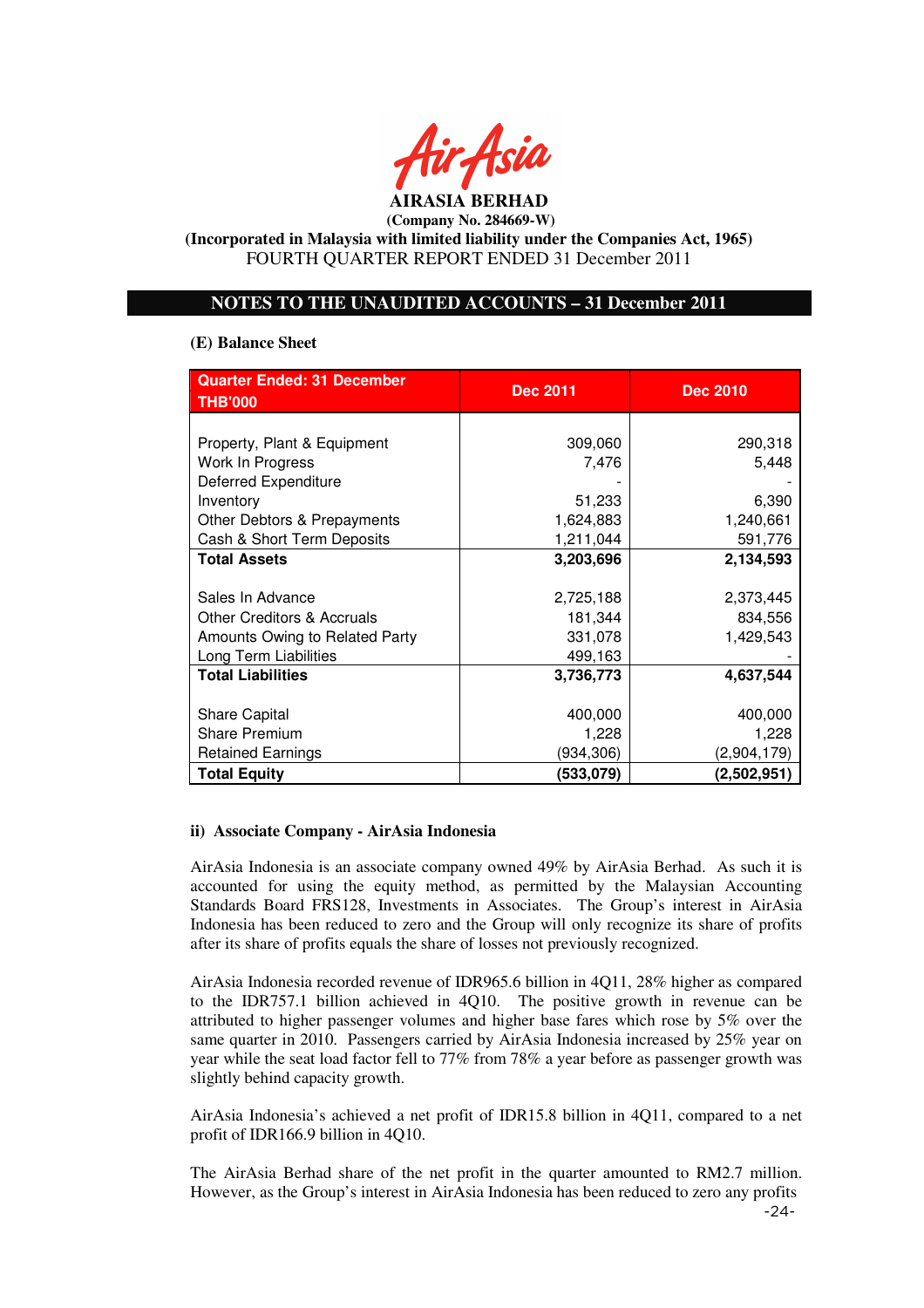

# **NOTES TO THE UNAUDITED ACCOUNTS – 31 December 2011**

will only be recognized when a total of RM185.9 million of unrecognized losses have been reversed.

In the full year 2011 AirAsia Indonesia recorded revenue of IDR3,705.3 billion in FY11, 34% higher as compared to the IDR2,756.2 billion achieved in FY10. The positive growth in revenue can be attributed to higher passenger volumes, improved contribution from ancillary income per passenger which increased by 11% and higher base fares which rose by 4% over the same quarter in 2010. Passengers carried by AirAsia Indonesia increased by 28% year on year while the seat load factor was unchanged at 77%.

AirAsia Indonesia's achieved a net profit of IDR62.1 billion in FY11, compared to a net profit of IDR474.4 billion in FY10.

The AirAsia Berhad share of the net profit in FY11 amounted to RM10.6 million. However, as the Group's interest in AirAsia Indonesia has been reduced to zero any profits will only be recognized when a total of RM185.9 million of unrecognized losses have been reversed.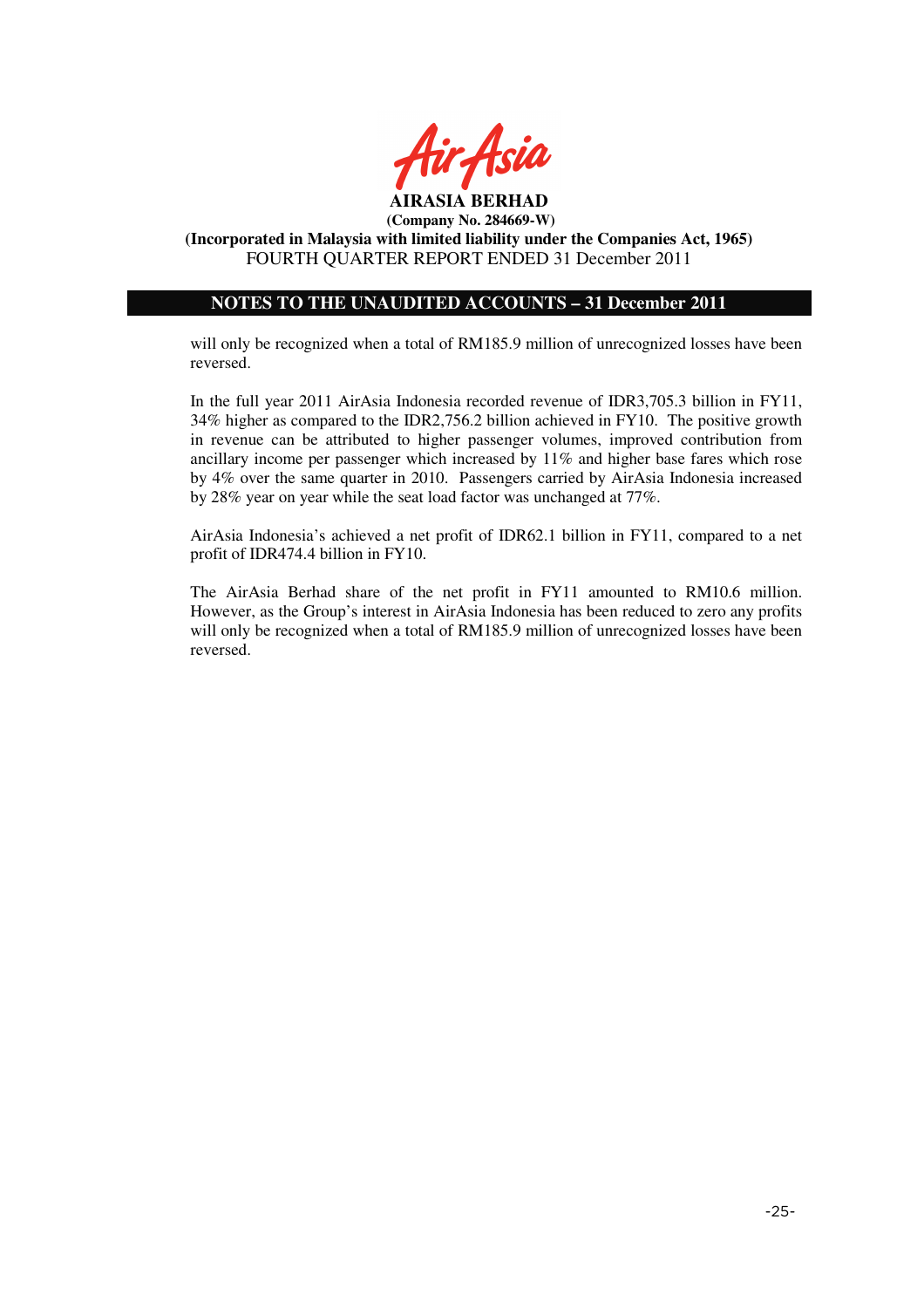

**(Incorporated in Malaysia with limited liability under the Companies Act, 1965)**  FOURTH QUARTER REPORT ENDED 31 December 2011

# **NOTES TO THE UNAUDITED ACCOUNTS – 31 December 2011**

**(A) Performance indicator for Indonesia operations for current quarter against the same quarter last year** 

| <b>Quarter Ended: 31 December</b>  | <b>Oct-Dec 2011</b> | <b>Oct-Dec 2010</b> | Change y-o-y |
|------------------------------------|---------------------|---------------------|--------------|
|                                    |                     |                     |              |
| Passengers Carried                 | 1,255,019           | 1,000,864           | 25%          |
| Capacity                           | 1,629,304           | 1,286,648           | 27%          |
| Seat Load Factor                   | 77%                 | 78%                 | $-1$ ppt     |
| RPK (million)                      | 1,650               | 1,380               | 20%          |
| ASK (million)                      | 2,134               | 1,771               | 21%          |
| Average Fare (IDR)                 | 634,438             | 606,142             | 5%           |
| Ancillary Income Per Pax (IDR)     | 134,978             | 150,272             | $-10%$       |
| Unit Passenger Revenue (IDR)       | 769,416             | 756,414             | 2%           |
| Revenue / ASK (IDR)                | 452.54              | 427.56              | 6%           |
| Revenue / ASK (US cents)           | 5.01                | 4.74                | 6%           |
| Cost / ASK (IDR)                   | 415.68              | 413.60              | $1\%$        |
| Cost / ASK (US cents)              | 4.61                | 4.58                | $1\%$        |
| Cost / ASK-ex Fuel (IDR)           | 211.97              | 262.30              | $-19%$       |
| Cost / ASK-ex Fuel (US cents)      | 2.35                | 2.91                | $-19%$       |
| Aircraft (end of period)           | 17                  | 18                  | -6%          |
| Average Stage Length (km)          | 1,315               | 1,381               | -5%          |
| Number of Flights                  | 9,094               | 7,382               | 23%          |
| Fuel Consumed (Barrels)            | 380,377             | 300,209             | 27%          |
| Average Fuel Price (US\$ / Barrel) | 127                 | 99                  | 28%          |

*Exchange Rate: USD:IDR – 9,026, prior year US cents figures are restated at current exchange rate.*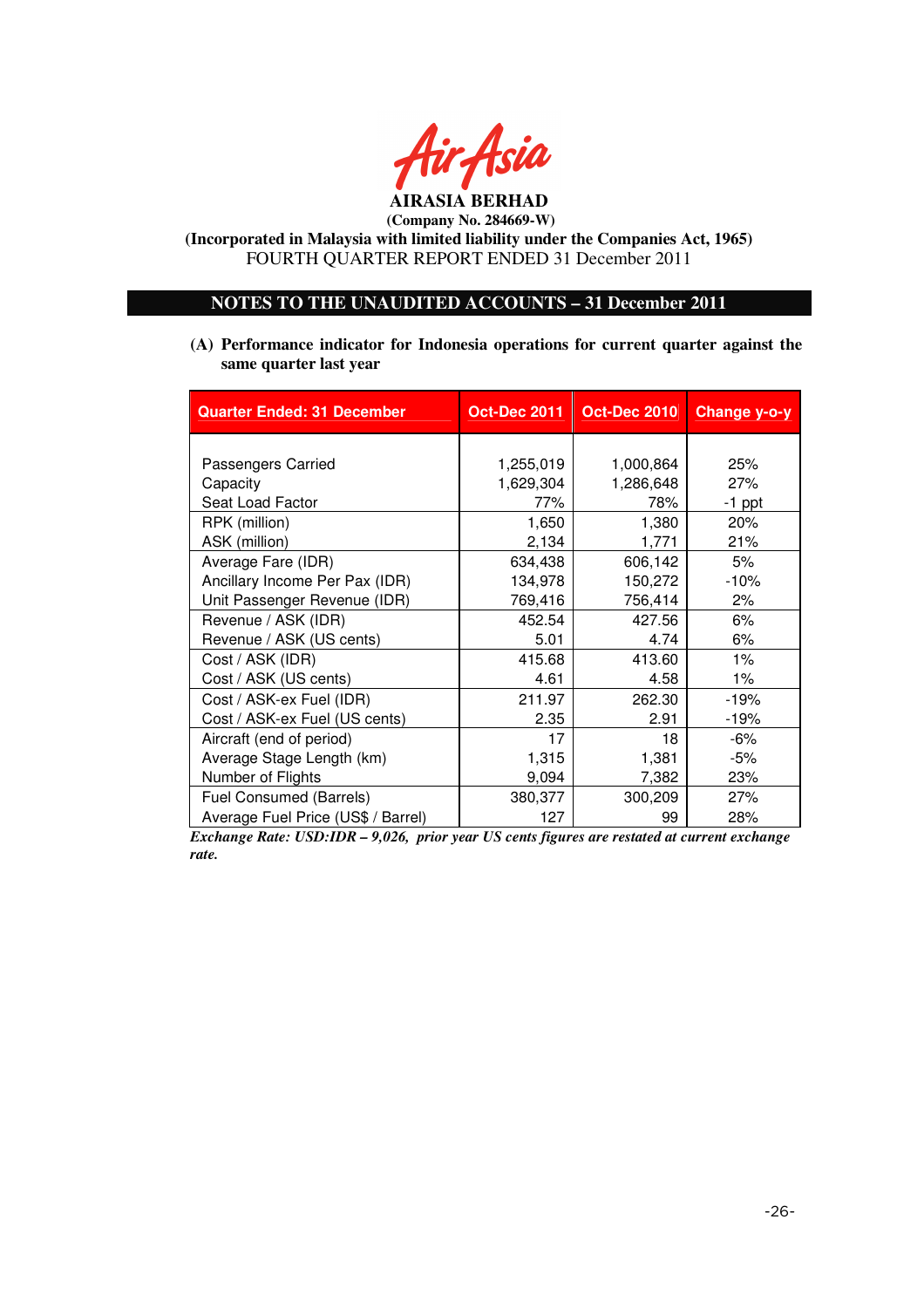

**(Incorporated in Malaysia with limited liability under the Companies Act, 1965)**  FOURTH QUARTER REPORT ENDED 31 December 2011

# **NOTES TO THE UNAUDITED ACCOUNTS – 31 December 2011**

**(B) Performance indicator for Indonesia operations for current financial year against the previous financial year** 

| <b>Period Ended: 31 December</b>   | <b>Jan-Dec 2011</b> | <b>Jan-Dec 2010</b> | Change y-o-y |
|------------------------------------|---------------------|---------------------|--------------|
|                                    |                     |                     |              |
| Passengers Carried                 | 5,009,924           | 3,921,039           | 28%          |
| Capacity                           | 6,466,852           | 5,124,508           | 26%          |
| Seat Load Factor                   | 77%                 | 77%                 | 0 ppt        |
| RPK (million)                      | 6,664               | 5,190               | 28%          |
| ASK (million)                      | 8,667               | 6,737               | 29%          |
| Average Fare (IDR)                 | 602,941             | 579,623             | 4%           |
| Ancillary Income Per Pax (IDR)     | 136,650             | 123,308             | 11%          |
| Unit Passenger Revenue (IDR)       | 739,591             | 702,931             | 5%           |
| Revenue / ASK (IDR)                | 427.52              | 409.09              | 5%           |
| Revenue / ASK (US cents)           | 4.88                | 4.67                | 5%           |
| Cost / ASK (IDR)                   | 410.25              | 363.43              | 13%          |
| Cost / ASK (US cents)              | 4.68                | 4.15                | 13%          |
| Cost / ASK-ex Fuel (IDR)           | 212.84              | 211.59              | $1\%$        |
| Cost / ASK-ex Fuel (US cents)      | 2.43                | 2.41                | $1\%$        |
| Aircraft (end of period)           | 17                  | 18                  | -6%          |
| Average Stage Length (km)          | 1,345               | 1,315               | 2%           |
| Number of Flights                  | 36,653              | 29,668              | 24%          |
| <b>Fuel Consumed (Barrels)</b>     | 1,449,506           | 1,146,006           | 26%          |
| Average Fuel Price (US\$ / Barrel) | 135                 | 102                 | 32%          |

*Exchange Rate: USD:IDR – 8,767, prior year US cents figures are restated at current exchange rate.*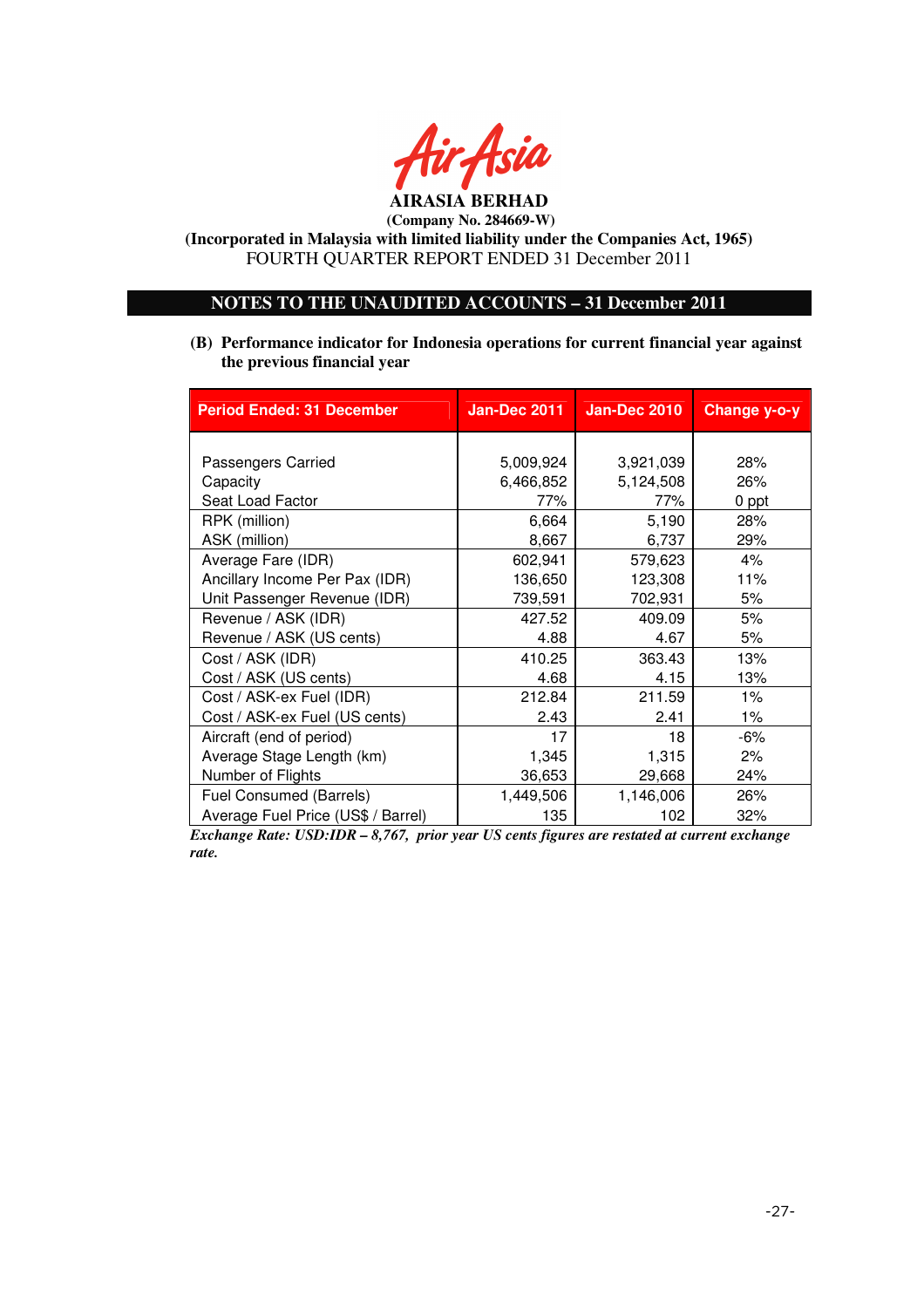

# **NOTES TO THE UNAUDITED ACCOUNTS – 31 December 2011**

**(C) Performance of current quarter against the same quarter last year for Indonesia** 

| <b>Quarter Ended: 31 December</b>         | Oct-Dec 2011 | <b>Oct-Dec 2010</b> |  |
|-------------------------------------------|--------------|---------------------|--|
| <b>IDR</b> million                        |              |                     |  |
| <b>Revenue</b>                            | 965,631      | 757,068             |  |
| Operating expenses:                       |              |                     |  |
| - Staff costs                             | (95, 242)    | (84, 786)           |  |
| - Depreciation                            | (20, 047)    | (5,764)             |  |
| - Aircraft fuel expenses                  | (434, 674)   | (267, 899)          |  |
| - Aircraft operating lease expense        | (146, 444)   | (140, 620)          |  |
| - Maintenance & overhaul                  | (90,061)     | (163, 586)          |  |
| - User charges and other related expenses | (91, 546)    | (79, 413)           |  |
| - Travel and tour operating expenses      |              |                     |  |
| - Provision for early return of aircraft  |              |                     |  |
| - Other operating expenses                | (31, 893)    | (19, 944)           |  |
| Other (losses)/gains - net                |              |                     |  |
| Other income                              | 22,926       | 29,655              |  |
| <b>Operating Profit</b>                   | 78,650       | 24,711              |  |
| Finance Income                            | 3,130        | 156,481             |  |
| <b>Finance Costs</b>                      | (65, 993)    | (14, 258)           |  |
| Profit before tax                         | 15,787       | 166,934             |  |
| Taxation                                  |              |                     |  |
| Profit after tax                          | 15,787       | 166,934             |  |
| <b>EBITDAR</b>                            | 245,141      | 171,095             |  |
| <b>EBITDAR Margin</b>                     | 25%          | 23%                 |  |
| <b>EBIT Margin</b>                        | 8%           | 3%                  |  |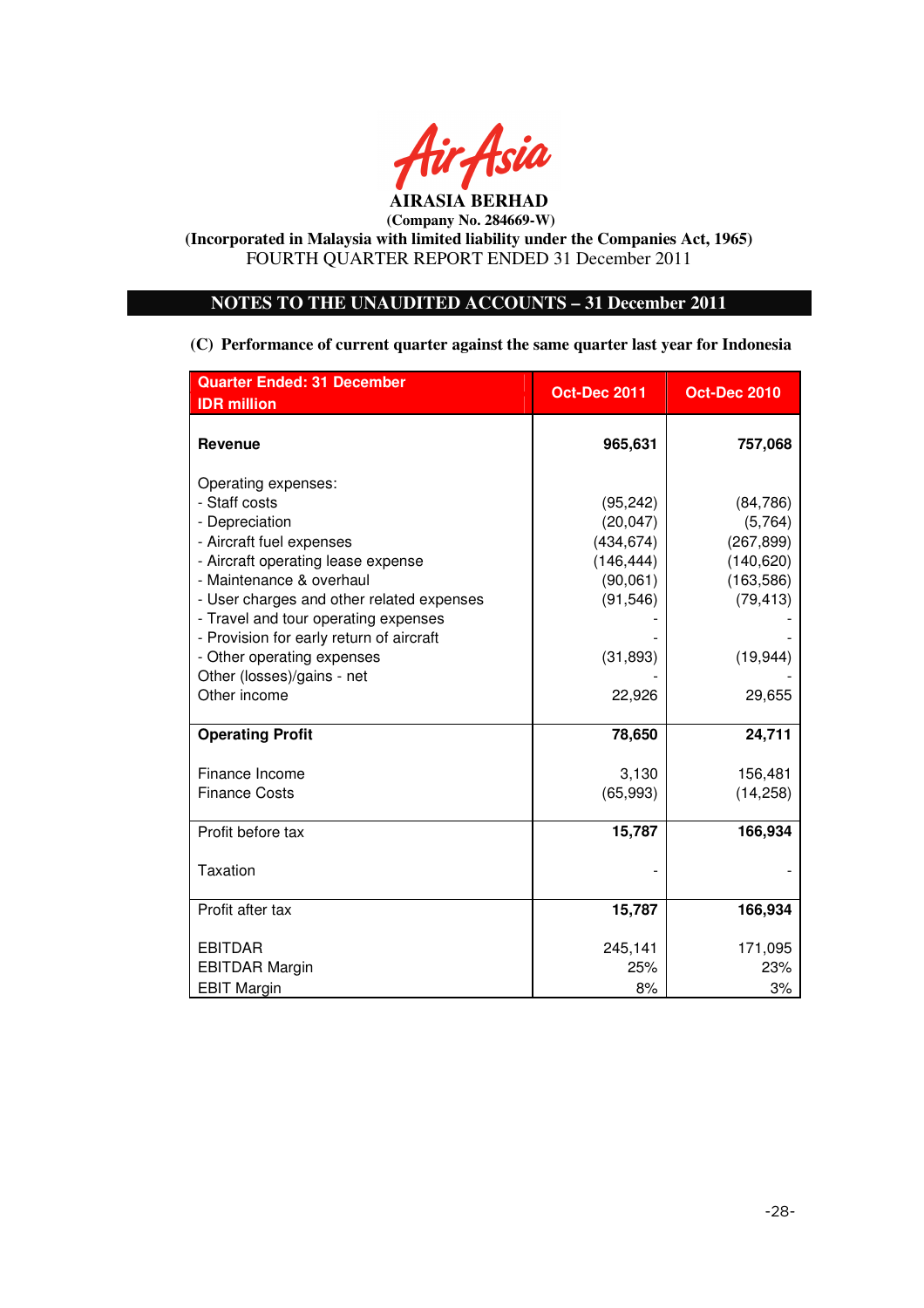

**(Incorporated in Malaysia with limited liability under the Companies Act, 1965)**  FOURTH QUARTER REPORT ENDED 31 December 2011

# **NOTES TO THE UNAUDITED ACCOUNTS – 31 December 2011**

**(D) Performance of current financial year against the previous financial year for Indonesia.** 

| <b>Period Ended: 31 December</b>                                                                                                                     | <b>Jan-Dec 2011</b>                                               | <b>Jan-Dec 2010</b>                                                |  |
|------------------------------------------------------------------------------------------------------------------------------------------------------|-------------------------------------------------------------------|--------------------------------------------------------------------|--|
| <b>IDR</b> million                                                                                                                                   |                                                                   |                                                                    |  |
| <b>Revenue</b>                                                                                                                                       | 3,705,295                                                         | 2,756,219                                                          |  |
| Operating expenses:<br>- Staff costs<br>- Depreciation<br>- Aircraft fuel expenses<br>- Aircraft operating lease expense<br>- Maintenance & overhaul | (384, 834)<br>(35, 428)<br>(1,711,005)<br>(627,065)<br>(326, 125) | (287, 544)<br>(18, 746)<br>(1,022,966)<br>(490, 046)<br>(269, 941) |  |
| - User charges and other related<br>expenses<br>- Travel and tour operating expenses<br>- Provision for early return of aircraft                     | (357, 509)<br>(52, 890)                                           | (302, 543)                                                         |  |
| - Other operating expenses<br>Other (losses)/gains - net                                                                                             | (104, 622)                                                        | (64, 717)                                                          |  |
| Other income                                                                                                                                         | 43,837                                                            | 12,900                                                             |  |
| <b>Operating Profit</b>                                                                                                                              | 149,654                                                           | 312,616                                                            |  |
| Finance Income<br><b>Finance Costs</b>                                                                                                               | 7,140<br>(94, 705)                                                | 228,547<br>(66, 754)                                               |  |
| Profit before tax                                                                                                                                    | 62,089                                                            | 474,409                                                            |  |
| Taxation                                                                                                                                             |                                                                   |                                                                    |  |
| Profit after tax                                                                                                                                     | 62,089                                                            | 474,409                                                            |  |
| <b>EBITDAR</b><br><b>EBITDAR Margin</b>                                                                                                              | 812,147<br>22%                                                    | 821,408<br>30%                                                     |  |
| <b>EBIT Margin</b>                                                                                                                                   | 4%                                                                | 11%                                                                |  |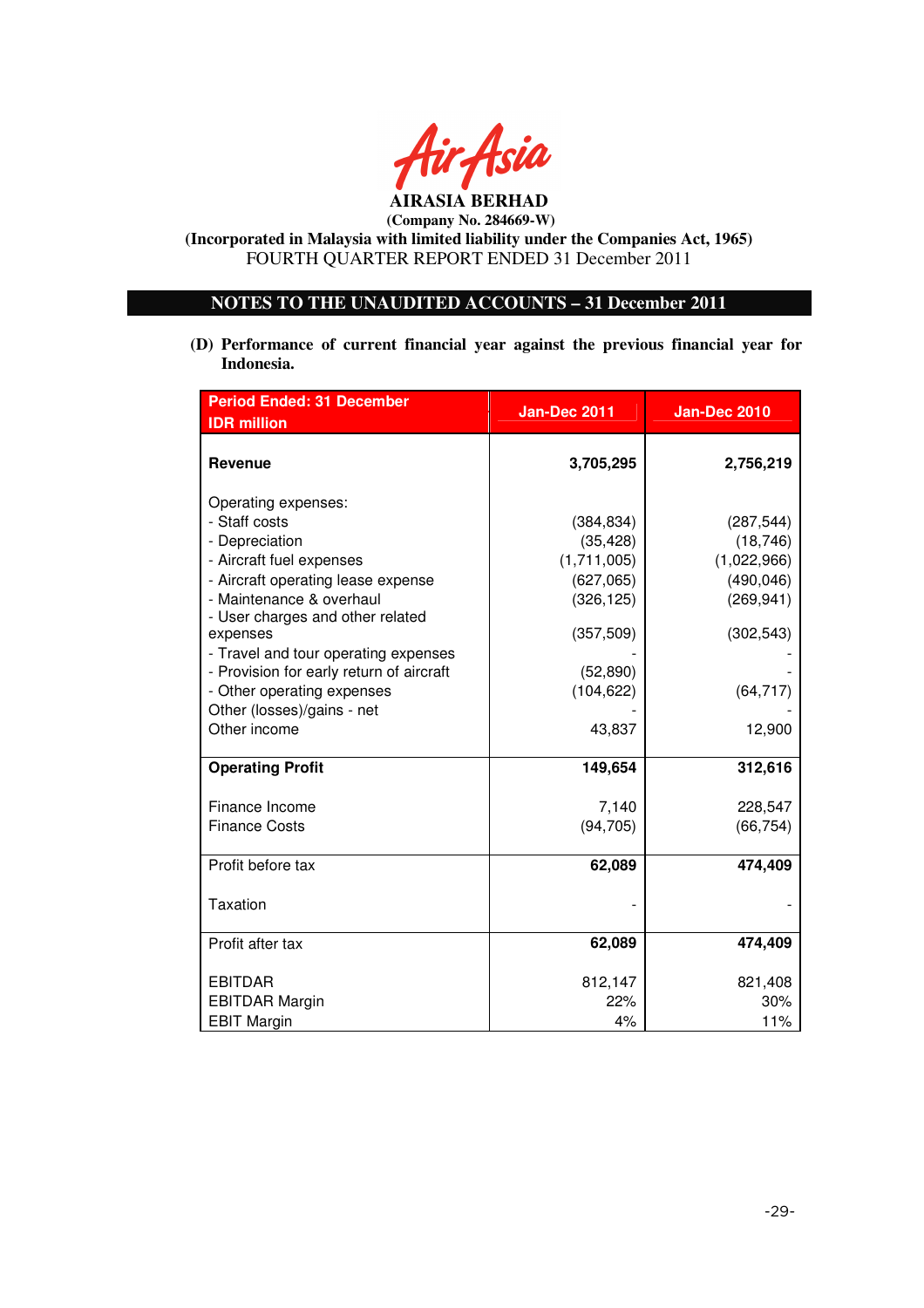

# **(Incorporated in Malaysia with limited liability under the Companies Act, 1965)**  FOURTH QUARTER REPORT ENDED 31 December 2011

# **NOTES TO THE UNAUDITED ACCOUNTS – 31 December 2011**

## **(E) Balance Sheet**

| <b>Quarter Ended: 31 December</b><br><b>IDR</b> million | <b>Dec 2011</b> | <b>Dec 2010</b> |  |
|---------------------------------------------------------|-----------------|-----------------|--|
|                                                         |                 |                 |  |
| Property, Plant & Equipment                             | 1,711,148       | 102,976         |  |
| Work In Progress                                        | 228             | 775             |  |
| Deferred Expenditure                                    | 314             | 1,609           |  |
| Inventory                                               | 1,618           | 3,834           |  |
| Other Debtors & Prepayments                             | 157,432         | 36,042          |  |
| Cash & Short Term Deposits                              | 32,191          | 40,403          |  |
| <b>Total Assets</b>                                     | 1,902,931       | 185,639         |  |
|                                                         |                 |                 |  |
| Sales In Advance                                        | 498,231         | 440,251         |  |
| Other Creditors & Accruals                              | 286,427         | 250,691         |  |
| Amounts Owing to Related Party                          | 2,234,377       | 672,890         |  |
| <b>Borrowings</b>                                       | 138,974         | 138,974         |  |
| <b>Total Liabilities</b>                                | 3,158,009       | 1,502,806       |  |
|                                                         |                 |                 |  |
| <b>Share Capital</b>                                    | 180,000         | 180,000         |  |
| <b>Share Premium</b>                                    |                 |                 |  |
| <b>Retained Earnings</b>                                | (1,435,078)     | (1, 497, 167)   |  |
| <b>Total Equity</b>                                     | (1,255,078)     | (1, 317, 167)   |  |

# **iii) Jointly Controlled Entity – Asian Aviation Centre of Excellence Sdn Bhd ('AACOE')**

AACOE is a joint venture company which is incorporated in Malaysia and is owned in equal shares by AirAsia Berhad and CAE Inc, a Canadian incorporated aviation training organization. AACOE recorded a net profit of RM8.2m in the quarter of which RM4.1 is equity accounted in the AirAsia Berhad income statement.

## **iv) Jointly Controlled Entity – AAE Travel Pte Ltd ('AAE Travel')**

AAE Travel is a joint venture company which is incorporated in Singapore and is owned in equal shares by AirAsia Berhad and Expedia Inc, a USA incorporated on-line travel agent. AAE Travel recorded a net loss of RM4.4m in the quarter of which RM2.2m is equity accounted in the AirAsia Berhad income statement.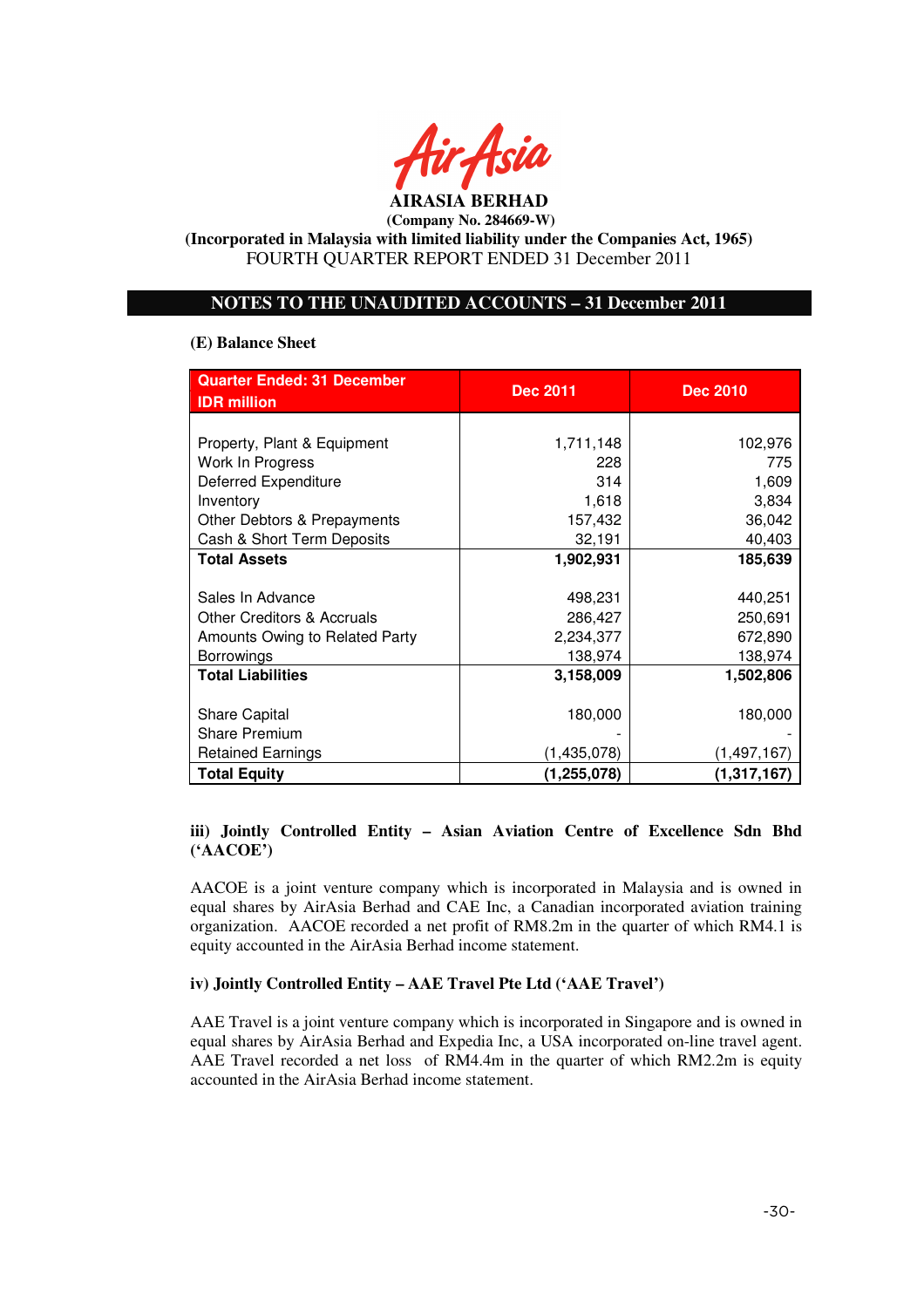

#### **(Incorporated in Malaysia with limited liability under the Companies Act, 1965)**  FOURTH QUARTER REPORT ENDED 31 December 2011

# **NOTES TO THE UNAUDITED ACCOUNTS – 31 December 2011**

## **v) Jointly Controlled Entity – Think Big Digital Sdn Bhd ('BIG')**

BIG is a joint venture company which is incorporated in Malaysia and is owned in equal shares by AirAsia Berhad and Tune Money Sdn Bhd. In the quarter under review BIG recorded a net loss of RM8.9m. The share of losses is not recognized in the AirAsia Berhad income statement as AirAsia Berhad currently has only RM1 equity invested in BIG.

#### **vi) Associate Company – AirAsia Inc ('AirAsia Philippines')**

AirAsia Philippines is an associate company which is incorporated in the Republic of the Philippines and is 40% owned by AirAsia Berhad. Asia Philippines recorded a net loss of RM9.0m in the quarter of which RM3.7m is equity accounted in the AirAsia Berhad income statement.

#### **vii) Associate Company – AirAsia Japan Co., Ltd ('AirAsia Japan')**

AirAsia Japan is an associate company which is incorporated in Japan and is 49% owned by AirAsia Berhad. In the quarter under review AirAsia invested RM19.4m in AirAsia Japan as an initial capitalization of the company.

## **23. Variation of results against preceding quarter**

The Group achieved a profit after taxation of RM135.7 million for the quarter under review. This is lower by RM16.6 million compared to the RM152.3 million profit after taxation achieved in the immediately preceding quarter ended 30 September 2011.

## **24. Commentary on prospects**

Based on the current forward booking trend underlying passenger demand in the first quarter for the Malaysian, Thai and Indonesian operations remains positive. Load factors achieved in the month of January were higher than the prior year in Malaysia and slightly lower in Thailand and Indonesia, with average fares higher in all three countries.

In Malaysia, forward loads for the remaining months of the first quarter are in line with the prior year with base fares slightly higher, in accordance with the Company strategy to maintain high load factors with improving yields. Passenger numbers are expected to remain strong for the rest of the quarter and in line with seasonal patterns.

In Thailand, demand has rebounded strongly after the floods. The first quarter is seasonally strong for southern tourist destinations which are all expected to show strong load factors. In northern Thailand, Chiang Mai is hosting the Royal Flora Festival between January and March which is boosting passenger traffic both domestically and regionally especially from Indochina. Fleet size in Thailand will increase with the additional of two A320 in the first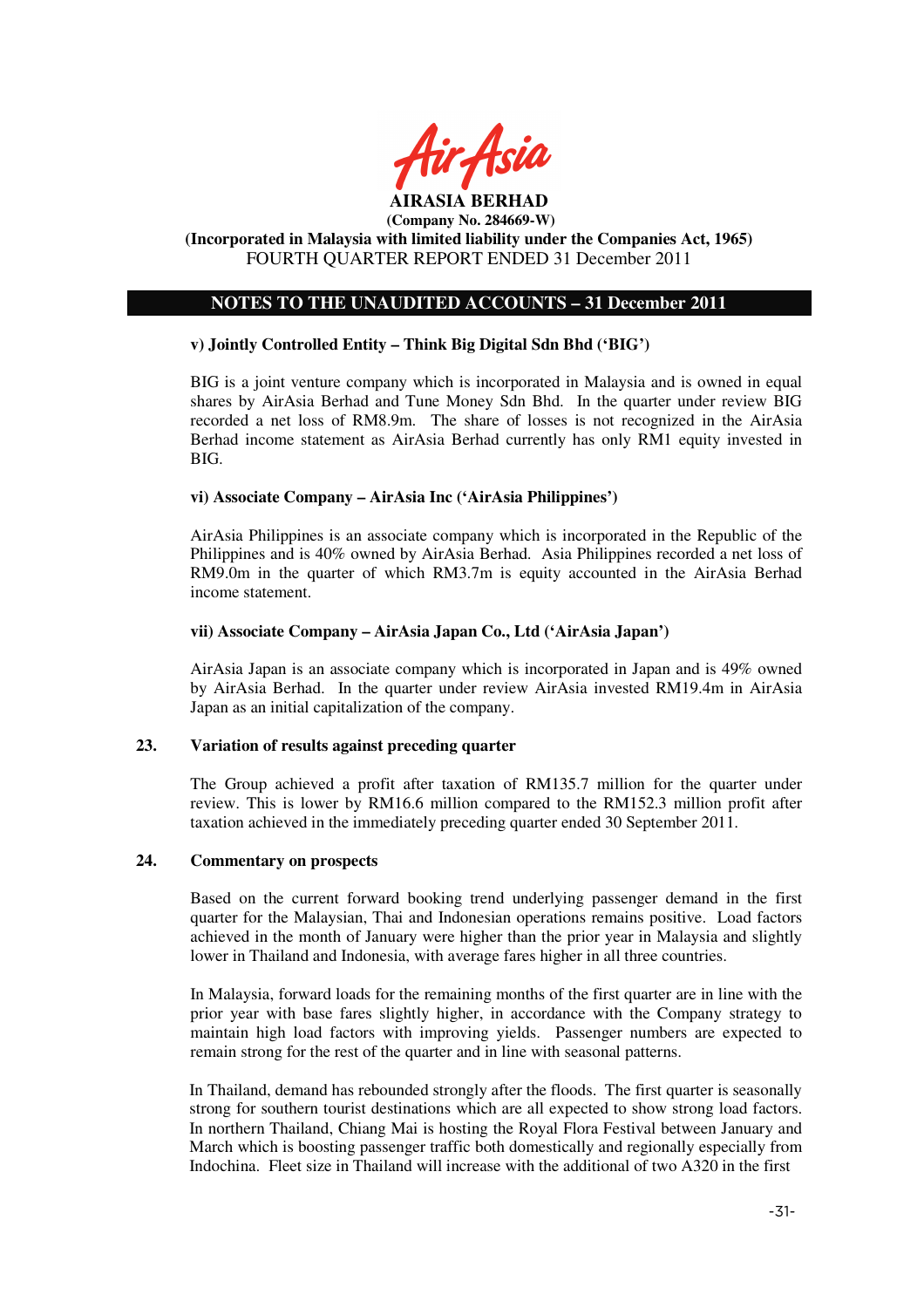

**(Incorporated in Malaysia with limited liability under the Companies Act, 1965)**  FOURTH QUARTER REPORT ENDED 31 December 2011

# **NOTES TO THE UNAUDITED ACCOUNTS – 31 December 2011**

half of the year which will be used to launch 5 new destinations and to increase frequencies on other strongly performing sectors.

In Indonesia, IAA will introduce new domestic routes from Bandung to Surabaya, Surabaya to Denpasar and Jakarta to Semarang during the first quarter of the year. These new routes form part of the IAA strategy to re-enter the Indonesian domestic market which has high growth potential given the rapidly rising incomes of the Indonesian middle classes. In addition, IAA will increase frequencies on strongly performing routes including Jakarta to Denpasar and Jakarta to Penang.

The Group will take delivery of three A320 aircraft in the first quarter of the year, which will be deployed in Malaysia, Thailand and the Philippines. Two new routes will be operated from Malaysia, to Semarang in Indonesia and Surat Thani in Thailand. Following the granting of the operator's licence the commencement of scheduled services in the Philippines is now expected in March or April 2012.

The outlook for the first quarter of the year should be seen in the context of the current higher prices of oil and aviation fuel. However, barring any unforeseen circumstances, the Directors remain positive for the prospects of the Group for the first quarter and remainder of 2012.

## **25. Profit forecast**

As AirAsia Berhad does not provide profit forecasts the disclosure requirements are not applicable.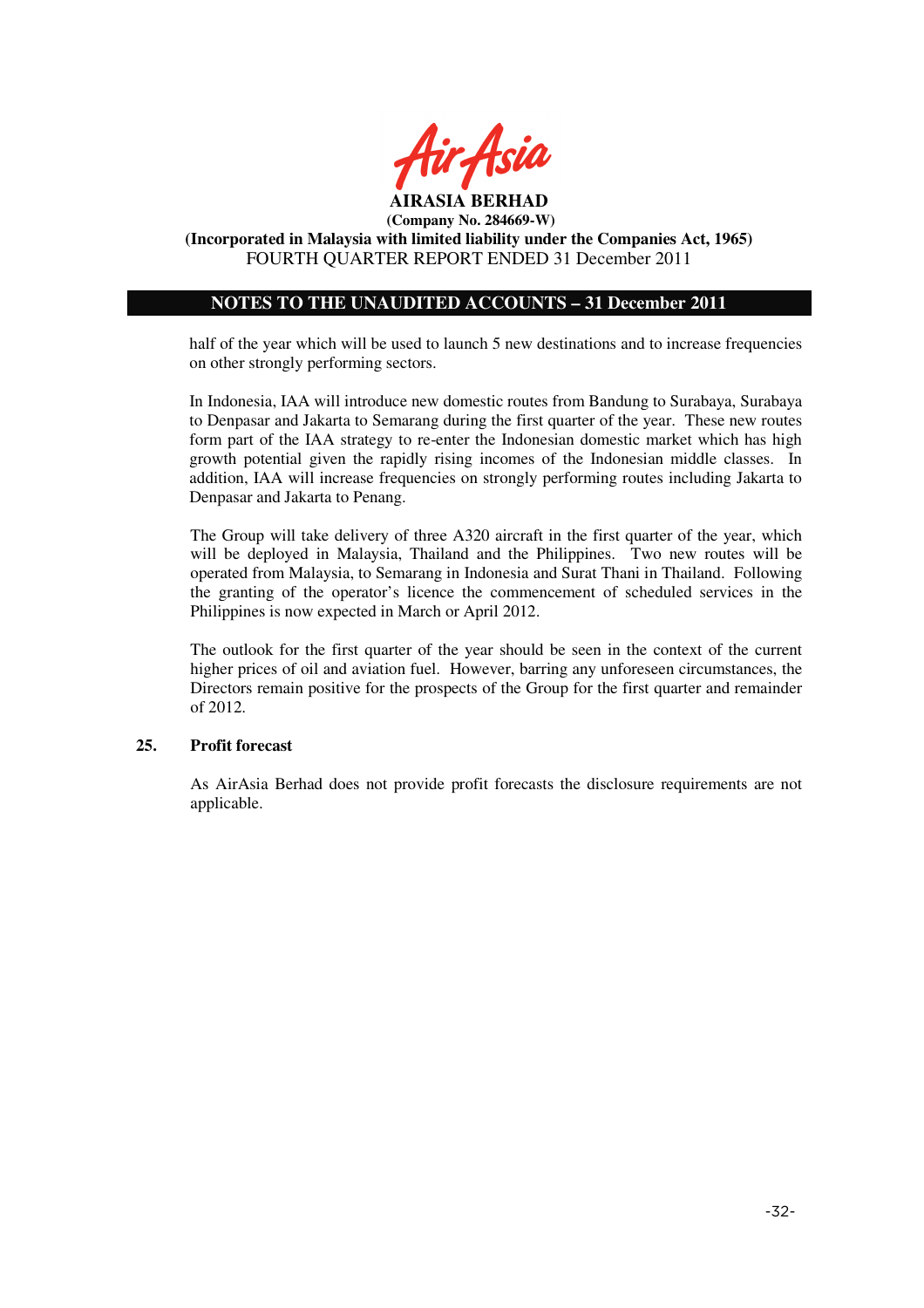

**(Incorporated in Malaysia with limited liability under the Companies Act, 1965)**  FOURTH QUARTER REPORT ENDED 31 December 2011

# **NOTES TO THE UNAUDITED ACCOUNTS – 31 December 2011**

**26. Analysis of finance income and costs, foreign exchange gains and losses and fair value gains and losses on derivative financial instruments.** 

|                                                     | <b>Group and Company</b> |              |             |                |
|-----------------------------------------------------|--------------------------|--------------|-------------|----------------|
| All figures in RM'000                               | Quarter                  | Quarter      | Year to     | <b>Year to</b> |
|                                                     | <b>Ended</b>             | <b>Ended</b> | <b>Date</b> | Date           |
|                                                     | 31/12/11                 | 31/12/10     | 31/12/11    | 31/12/10       |
| <b>Income and Gains</b>                             |                          |              |             |                |
| due<br>from<br>Interest<br>amounts<br><sub>on</sub> | 10,584                   | 9,455        | 42,371      | 53,925         |
| associates and JV entities                          |                          |              |             |                |
| Interest on deposits                                | 4,669                    | 4,444        | 17,611      | 12,773         |
| Foreign exchange gains – net                        |                          | 44,296       |             | 622,149        |
| Fair value gains on derivative                      | 66,783                   |              | 97,016      |                |
| financial instruments                               |                          |              |             |                |
|                                                     | 82,036                   | 58,195       | 156,998     | 688,847        |
| <b>Costs and Losses</b>                             |                          |              |             |                |
| Foreign exchange losses – net                       | (137, 386)               |              | (189, 866)  |                |
| Fair value losses on derivative                     |                          | (2,997)      |             | (272, 612)     |
| financial instruments                               |                          |              |             |                |
| <b>Bank borrowings</b>                              | (92,998)                 | (97,296)     | (368,007)   | (374, 364)     |
| Amortisation of premiums                            | (2,372)                  | (1,989)      | (8,247)     | (7,750)        |
| Hire purchase payables                              |                          | (2)          | (3)         | (10)           |
| Bank facilities and other charges                   | (398)                    | (398)        | (1,637)     | (2,216)        |
|                                                     | (233, 154)               | (102, 682)   | (567,760)   | (656, 952)     |
|                                                     |                          |              |             |                |
| Net Income/(Cost)                                   | (151, 188)               | (44, 487)    | (410,762)   | 31,895         |

## **27. Exceptional item**

There were no exceptional items in the quarter under review.

#### **28. Income tax expense**

#### *Current taxation*

The current taxation charge of RM4.1 million comprises tax payable on interest income and taxes applicable in foreign branches.

#### *Deferred taxation*

The RM198.1 million deferred tax charge arose from an increase of RM15.5 million of deferred tax liabilities and reduction of RM182.6 million of deferred tax assets in the period. The deferred tax liabilities increased as the difference between the net book value and tax written down value of property plant and equipment increased in the period. The deferred tax assets decreased as a result of the utilization of capital allowances granted and balancing charges from the disposal of assets.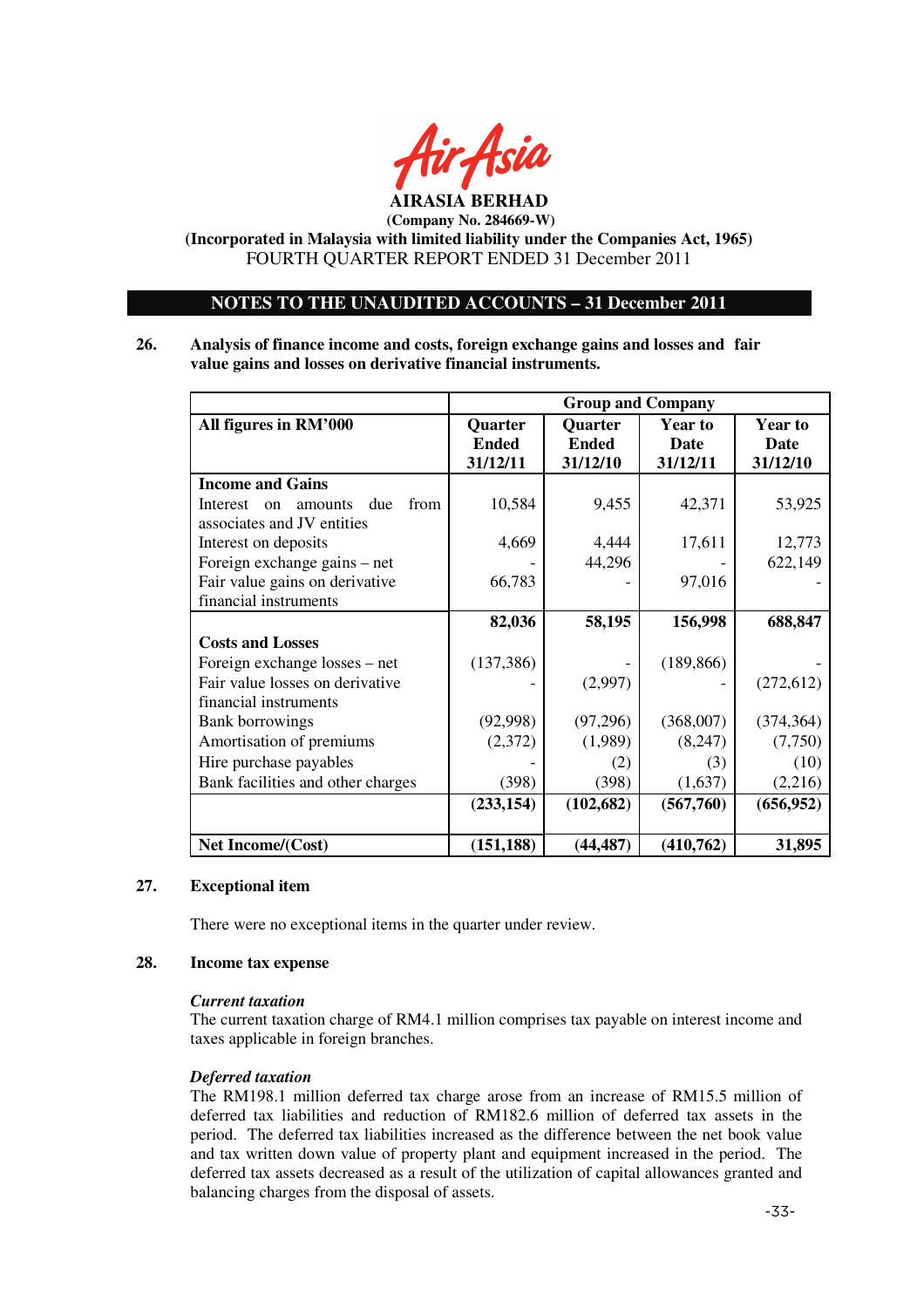

#### **AIRASIA BERHAD (Company No. 284669-W)**

# **(Incorporated in Malaysia with limited liability under the Companies Act, 1965)**  FOURTH QUARTER REPORT ENDED 31 December 2011

# **NOTES TO THE UNAUDITED ACCOUNTS – 31 December 2011**

## **29. Unquoted investments and properties**

There was no sale of unquoted investments or properties for the quarter under review and financial period to date.

## **30. Quoted investments and properties**

There was no purchase or disposal of quoted securities for the quarter under review and financial period to date.

#### **31. Status of corporate proposals announced**

#### *Tune Money Joint Venture*

Following the announcement on 20 September 2011 on the above matter, AirAsia wishes to update that the Tune Money Joint Venture company (Think BIG Digital Sdn Bhd) has commenced operations as reported in section 22 of this announcement.

## *Philippines Joint Venture*

Following the announcement on 8 February 2012 on the above matter, AirAsia wishes to update that there has been no change in the status of the Philippines Joint Venture.

## *Japan Joint Venture*

Following the announcement on 3 February 2012 on the above matter, AirAsia wishes to update that there has been no change in the status of the Japan Joint Venture.

#### *Proposed Warrants Exchange Exercise with Malaysian Airline System Berhad*

Following the announcements on 4 January 2012 on the above matter, AirAsia wishes to update that there has been no change in the status of the proposed warrants exchange exercise with Malaysia Airline System Berhad.

## **32. Borrowings and debt securities**

|                   | At 31/12/2011<br><b>RM'000</b> | At 30/09/2011<br><b>RM'000</b> |
|-------------------|--------------------------------|--------------------------------|
| <b>Current</b>    | 615,164                        | 597,467                        |
|                   |                                |                                |
| Non-current       | 7,165,986                      | 7,015,843                      |
|                   |                                |                                |
| <b>Total Debt</b> | 7,781,150                      | 7,613,310                      |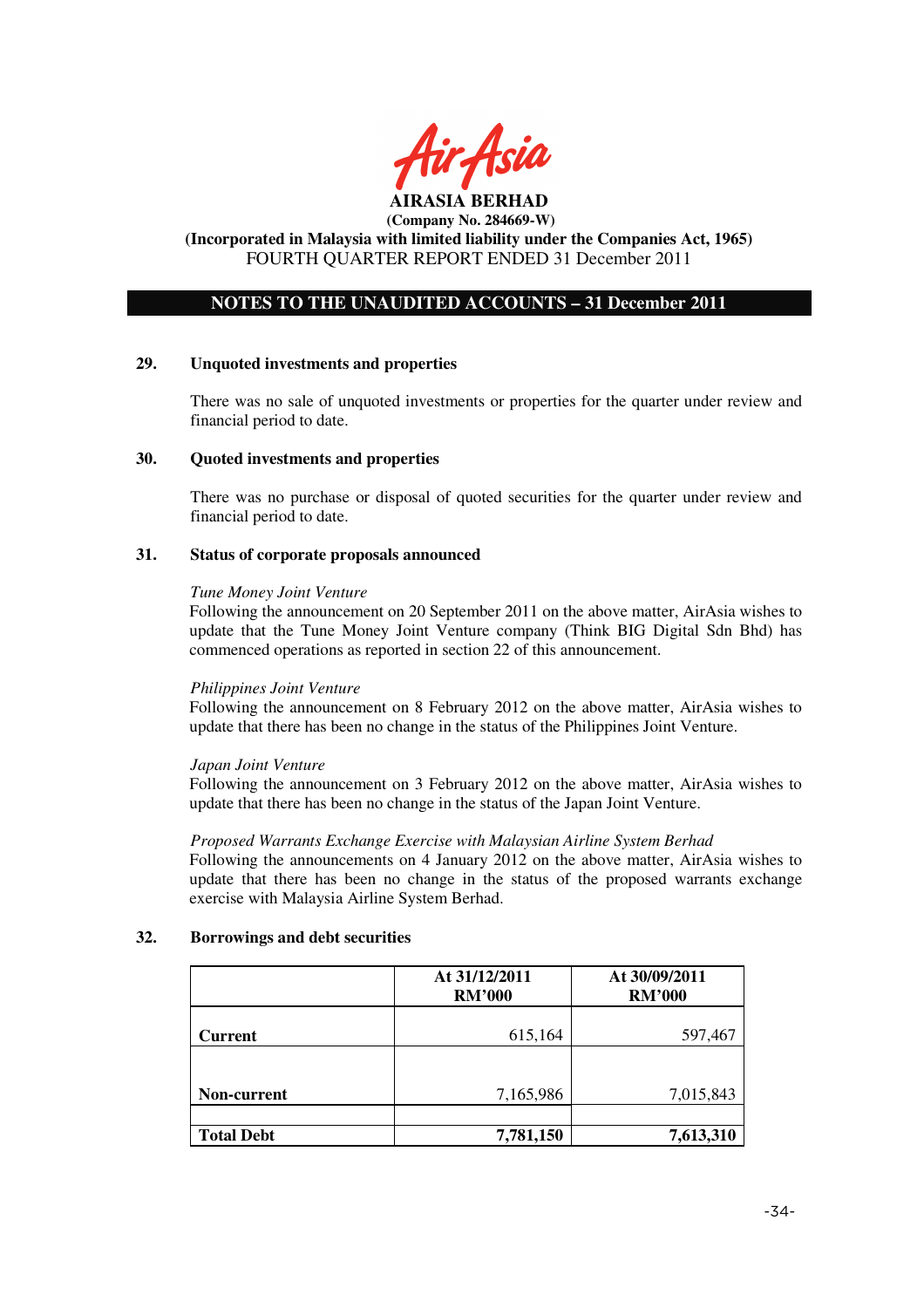

# **(Incorporated in Malaysia with limited liability under the Companies Act, 1965)**  FOURTH QUARTER REPORT ENDED 31 December 2011

# **NOTES TO THE UNAUDITED ACCOUNTS – 31 December 2011**

The borrowings are mainly in the form of term loans which are for the purchase of new Airbus A320-200 aircraft.

The maturity period of non-current borrowing is 14 years and below. Borrowings are denominated in US Dollar (predominantly), RM and Euro. The Company has substantially hedged its foreign exchange exposure through foreign exchange contracts as explained in Note 33 (i).

The Company's aircraft financing facilities are principally secured by the following types of security:

- (a) Assignment of rights under contract with Airbus over each aircraft
- (b) Assignment of insurance and reinsurances of each aircraft
- (c) Assignment of airframe and engine warranties of each aircraft
- (d) Mortgage of the aircraft
- (e) Deregistration Power of Attorney

#### **33. Derivative Financial Instruments:**

The fair value of derivative financial instruments is determined in accordance with FRS139 "Financial Instruments: Recognition and Measurement"

#### (i) Forward Foreign Exchange Contracts

As at 31 December 2011, the Group has hedged approximately 41% of its dollar liabilities pertaining to its aircraft and engine loans into Malaysian Ringgit ("MYR") by using long dated foreign exchange forward contracts. The calculation includes loans for aircraft deployed to Thai AirAsia and Indonesia AirAsia where AirAsia receives lease payments in USD. However, if the calculation is based on loans pertaining to aircraft being deployed to Malaysia, approximately 61% of the loans are hedged from USD into MYR. The latest weighted average foreign forward exchange rate is at 3.2398 USD:MYR.

#### (ii) Interest Rate Hedging

The Group has entered into interest rate hedging transactions to hedge against fluctuations in the US\$ Libor on its existing aircraft financing for aircraft delivering from 2005 to 2012. As at 31 December 2011, there were 11 forward start interest rate swaps varying from 2.05% to 2.40% with 12 years tenure for future aircraft loans for aircraft purchases delivering in 2012.

#### (iii) Fuel Hedging

As at 31 December 2011, the Group has entered into Brent fixed swap which represents up to 18% of the Group's total expected fuel volume for the first half of 2012.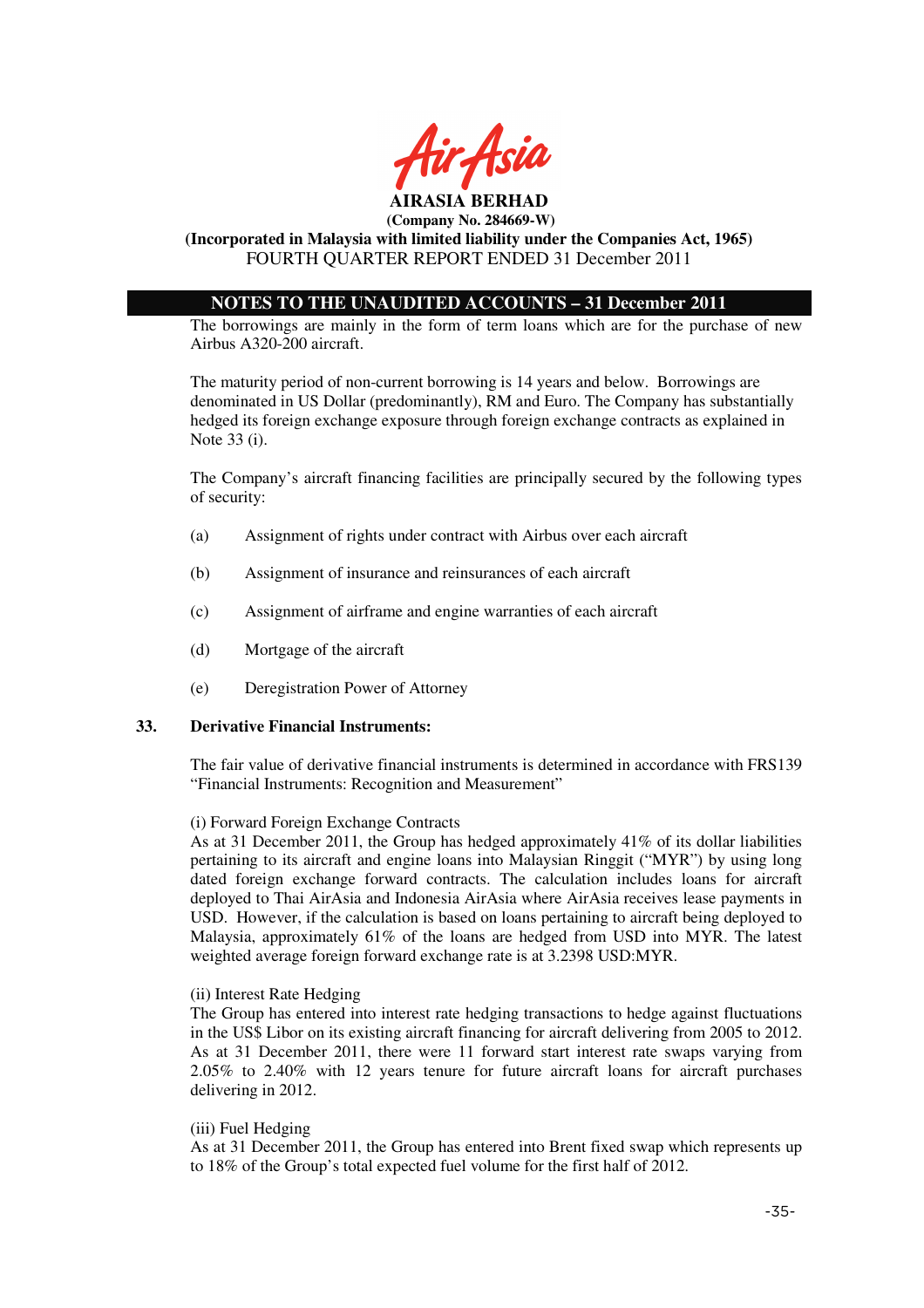

**(Incorporated in Malaysia with limited liability under the Companies Act, 1965)**  FOURTH QUARTER REPORT ENDED 31 December 2011

# **NOTES TO THE UNAUDITED ACCOUNTS – 31 December 2011**

The Group has also entered into Singapore Jet Kerosene fixed swap which represents an additional 9% of the Group's total expected fuel volume for the first half of 2012.

#### **Derivative financial instruments**

| <b>Type of derivatives</b>                | <b>Notional Value</b><br>as at 31/12/2011 | <b>Fair Value</b><br>as at 31/12/2011<br><b>Assets/(Liabilities)</b> |
|-------------------------------------------|-------------------------------------------|----------------------------------------------------------------------|
| (i) Fuel contract                         | Barrels (million)                         | RM (million)                                                         |
| - less than 1 year                        | 1.2                                       | 7.7                                                                  |
| - 1 year to 3 years                       |                                           |                                                                      |
| <b>Total</b>                              | 1.2                                       | 7.7                                                                  |
| (ii) Interest rate contracts              | RM (million)                              | RM (million)                                                         |
| - less than 1 year                        |                                           |                                                                      |
| - 1 year to 3 years                       |                                           |                                                                      |
| - more than 3 years                       | 4,115.3                                   | (480.7)                                                              |
|                                           | 4,115.3                                   |                                                                      |
| <b>Total</b>                              |                                           | (480.7)                                                              |
| Foreign<br>(iii)<br>currency<br>contracts | RM (million)                              | RM (million)                                                         |
| - less than 1 year                        |                                           |                                                                      |
| - 1 year to 3 years                       | 26.6                                      | (0.4)                                                                |
| - more than 3 years                       | 3,713.0                                   | (0.4)                                                                |
| <b>Total</b>                              | 3,739.6                                   | (0.8)                                                                |

The related accounting policies, cash requirements of the derivatives, risks associated with the derivatives and policies to mitigate those risks are unchanged since the last financial year.

#### **34. Material litigation**

As at 22 February, there was no material litigation against the Group.

## **35. Proposed dividend**

The Directors do not recommend any dividend for the quarter ended 31 December 2011.